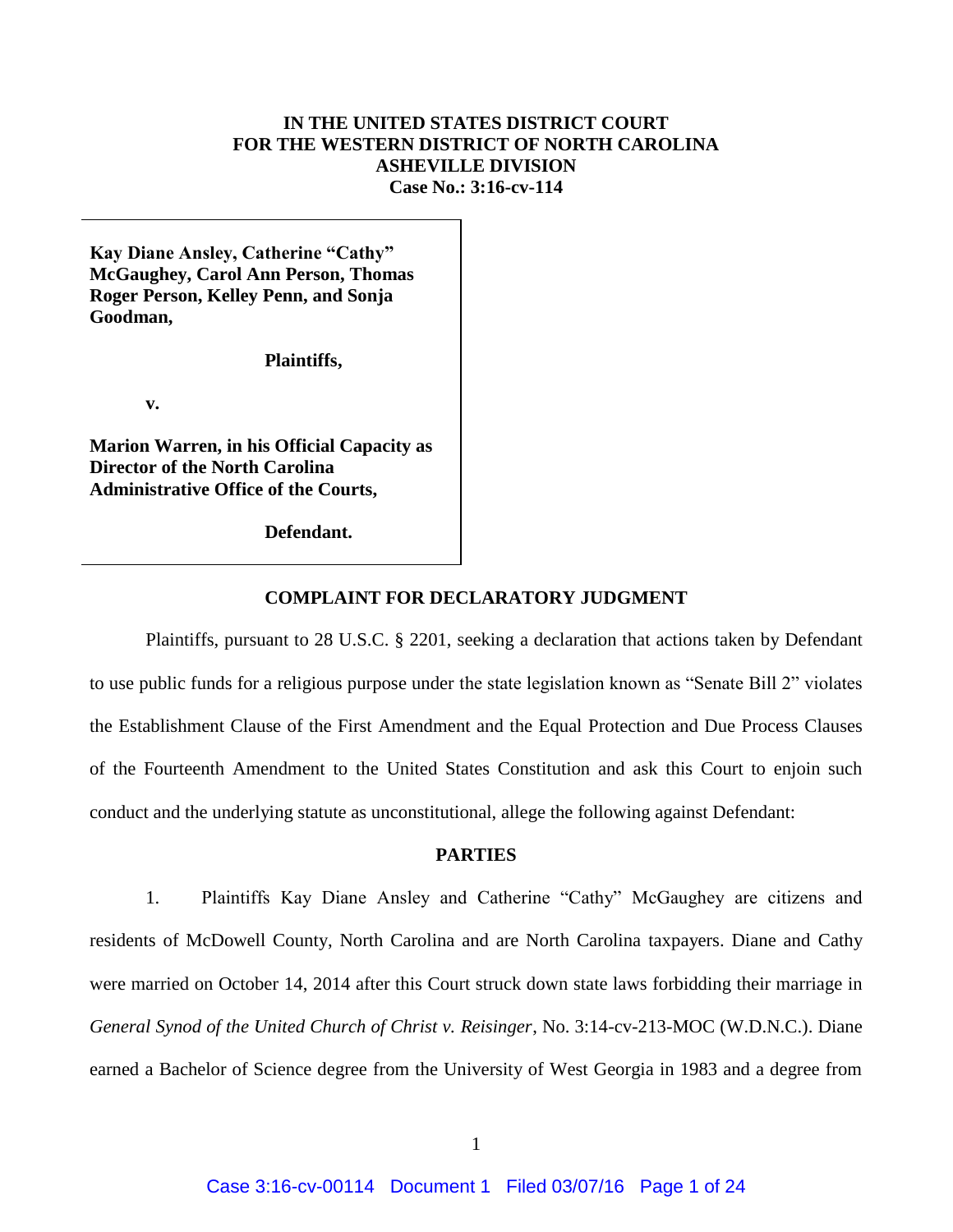the American Institute for Paralegal Studies in 1993. She previously worked in law enforcement for 22 years and now works for a local physician as a Patient Scheduler and Medical Records Custodian. In 1982, Cathy earned a Bachelor of Science degree from Georgia State University's College of Urban Life in 1982. She currently works for a local physician as a bookkeeper, and also does bookkeeping for two faith-based non-profit groups and a small retail business.

2. Plaintiffs Carol Ann Person and Thomas Roger Person are citizens and residents of Moore County, North Carolina and are North Carolina taxpayers. Both are legally blind and met at the Governor Morehead School for the Blind in the 1970s and both worked for many years at Industries for the Blind in Winston-Salem. Carol Ann is white and Thomas is African-American. In 1976, two magistrates in Forsyth County refused to marry Carol Ann and Thomas because of the magistrates' religious beliefs against interracial marriage. One of the magistrates read to them from the Old Testament to justify his refusal to marry the Persons, and the other recited the "Our Father" prayer to justify his refusal. Both magistrates declared that interracial marriage was against God's will and the Bible. In 1978, a federal district court found that the two magistrates had violated the Fourteenth Amendment rights of Carol Ann and Thomas, ordered that their marriage be performed and ordered the magistrates to pay the Persons' legal fees.

3. Plaintiffs Kelley Penn and Sonja Goodman are citizens and residents of Swain County, North Carolina and are North Carolina taxpayers. They live and work together and are engaged to be married. Plaintiffs Penn and Goodman wish to be married by a magistrate in a civil marriage, untainted by the stigma of animus arising from the recusal of magistrates in their home county.

4. Defendant Marion Warren (hereinafter "Defendant") is Director of the North Carolina Administrative Office of the Courts ("NCAOC"). The NCAOC manages and oversees the administrative services provided to the Judicial Branch of North Carolina's more than 6,000 employees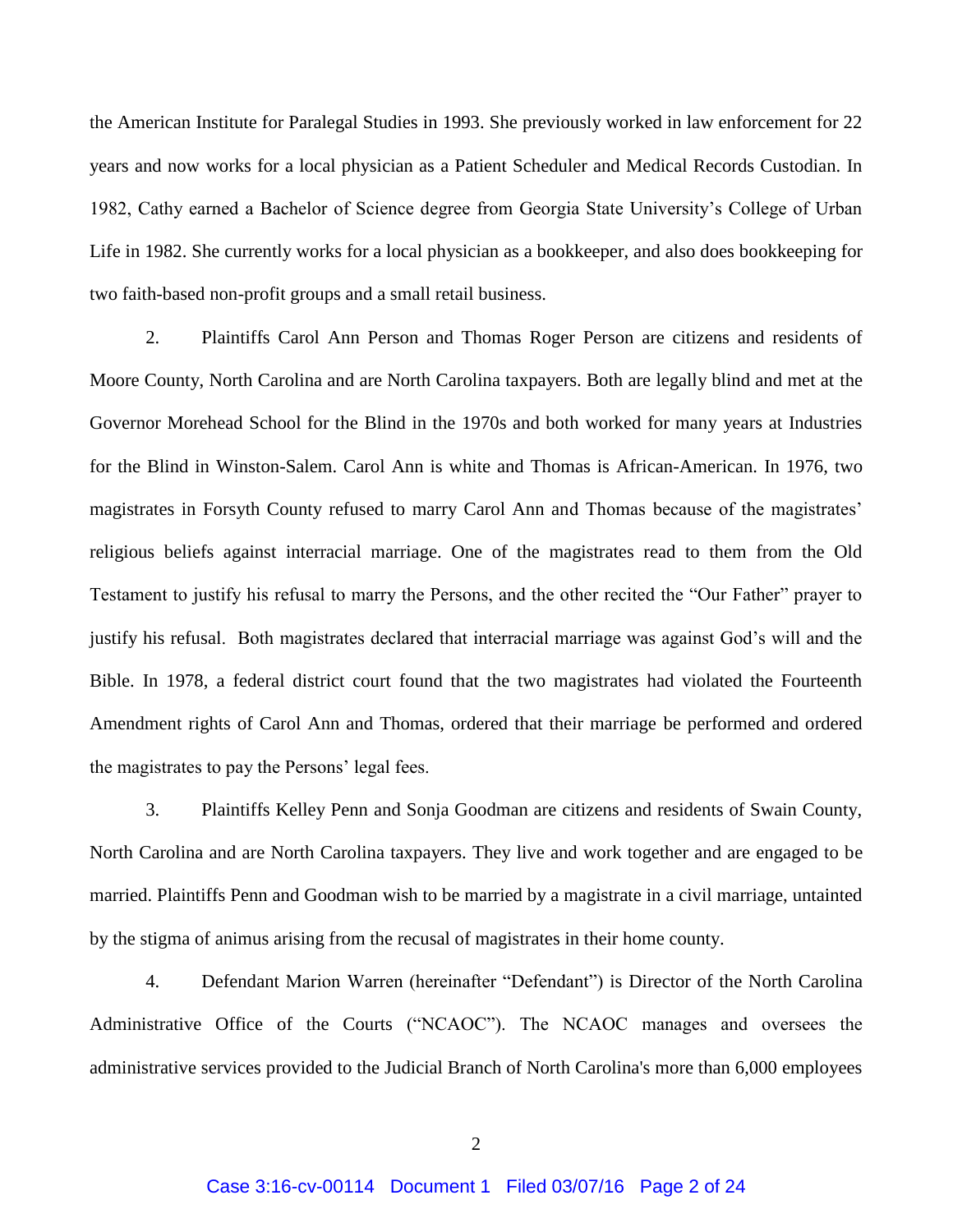and hundreds of courthouses and facilities in every county of the state. The Judicial Branch is an equal and distinctively separate branch and core function of government. Defendant, as Director of the NCAOC, is authorized to use public funds for a religious purpose. He is sued in his official capacity under 42 U.S.C. § 1983 and *Ex parte Young*, 209 U.S. 123 (1908) for conduct taken under color of state law that violates the First and Fourteenth Amendments.

### **JURISDICTION AND VENUE**

5. The District Court has federal question jurisdiction over the subject matter under 28 U.S.C. § 1331.

6. Plaintiffs have standing as state taxpayers under *Flast v. Cohen,* 392 U.S. 83 (1968) and its progeny, as they challenge the spending of tax funds by Defendant Warren as approved by the state legislature for the express and primary religious purpose in violation of the First Amendment.

7. Venue is proper in this Court pursuant to 28 U.S.C. § 1391(b) because the majority of Plaintiffs live within the Western District; some of the challenged spending under the statute that violates the First Amendment has occurred in the Asheville Division of the Western District; and Defendant Warren's office manages and oversees judicial services provided throughout the state, including every state judicial district located in the Western District.

8. Further, Defendant Warren's unconstitutional spending is taking place in purposeful defiance of the Order of this Court in a related case involving Plaintiffs Ansley and McGaughey: *General Synod of the United Church of Christ v. Reisinger*, No. 3:14-cv-213-MOC (W.D.N.C.).

#### **FACTS**

### **A. The Obligation of Each State's Judiciary to Support and Uphold the United States Constitution is at the Foundation of Our Constitutional Democracy.**

9. On November 21, 1789, North Carolina became the twelfth state to ratify the newly formed United States to ratify the federal constitution.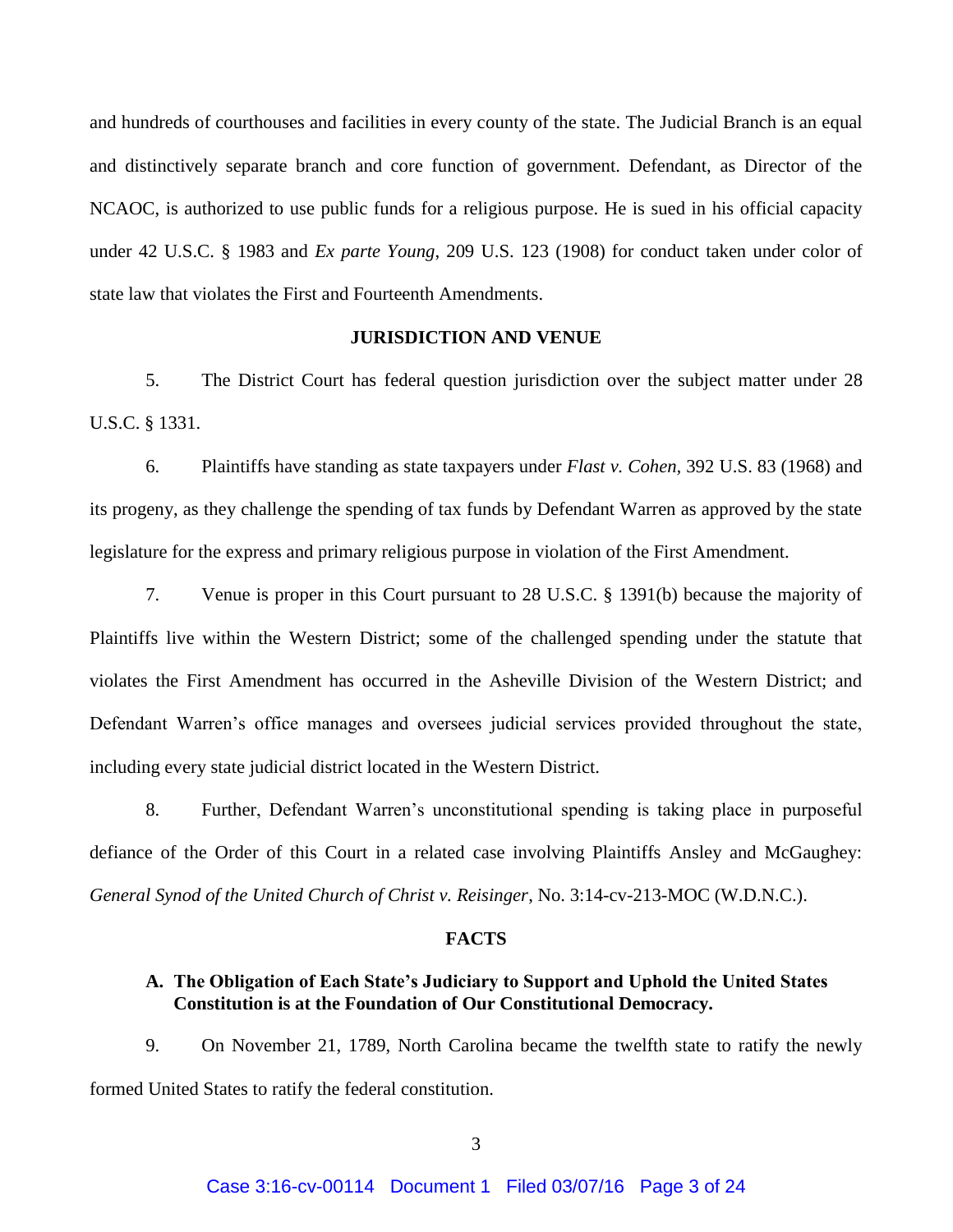10. In ratifying the second clause of Article VI, North Carolina agreed that the federal constitution is the superseding law of the nation that all North Carolina judges must uphold. As stated under Article VI:

> This Constitution, and the Laws of the United States which shall be made in Pursuance thereof; and all Treaties made, or which shall be made, under the Authority of the United States, shall be the supreme Law of the Land; and the Judges in every State shall be bound thereby, any Thing in the Constitution or Laws of any State to the Contrary notwithstanding.

11. In ratifying the third clause of Article VI, North Carolina further agreed that its public judicial officials "shall be bound by oath or affirmation, to support this Constitution."

12. On July 4, 1868, North Carolina ratified the Fourteenth Amendment of the federal constitution, which mandates that the State provide each of its citizens the right to equal protection and due process of law.

13. Thus, since July 4, 1868, all judicial officials in North Carolina have been "bound by oath or affirmation" to support the Fourteenth Amendment. In 1970, North Carolina rewrote its state constitution. Under Article VI, § 7 of the 1970 North Carolina Constitution, all persons elected or appointed to public office must swear to or affirm the following oath (with emphasis added):

> "I, \_\_\_\_\_\_\_\_, do solemnly swear (or affirm) that **I will support and maintain the Constitution and laws of the United States**, and the Constitution and laws of North Carolina not inconsistent therewith and that I will faithfully discharge the duties of my office as , so help me God."

14. Defendant Warren has taken this oath of office, as he served for over a decade as a state district court judge. He now oversees the state court system in which every judge has been required to take this oath.

15. To further this state constitutional requirement, the North Carolina Legislature set out in N.C.G.S. § 11-7 a required oath for all elected and appointed public officials, including judicial officers. It reads (with emphasis added):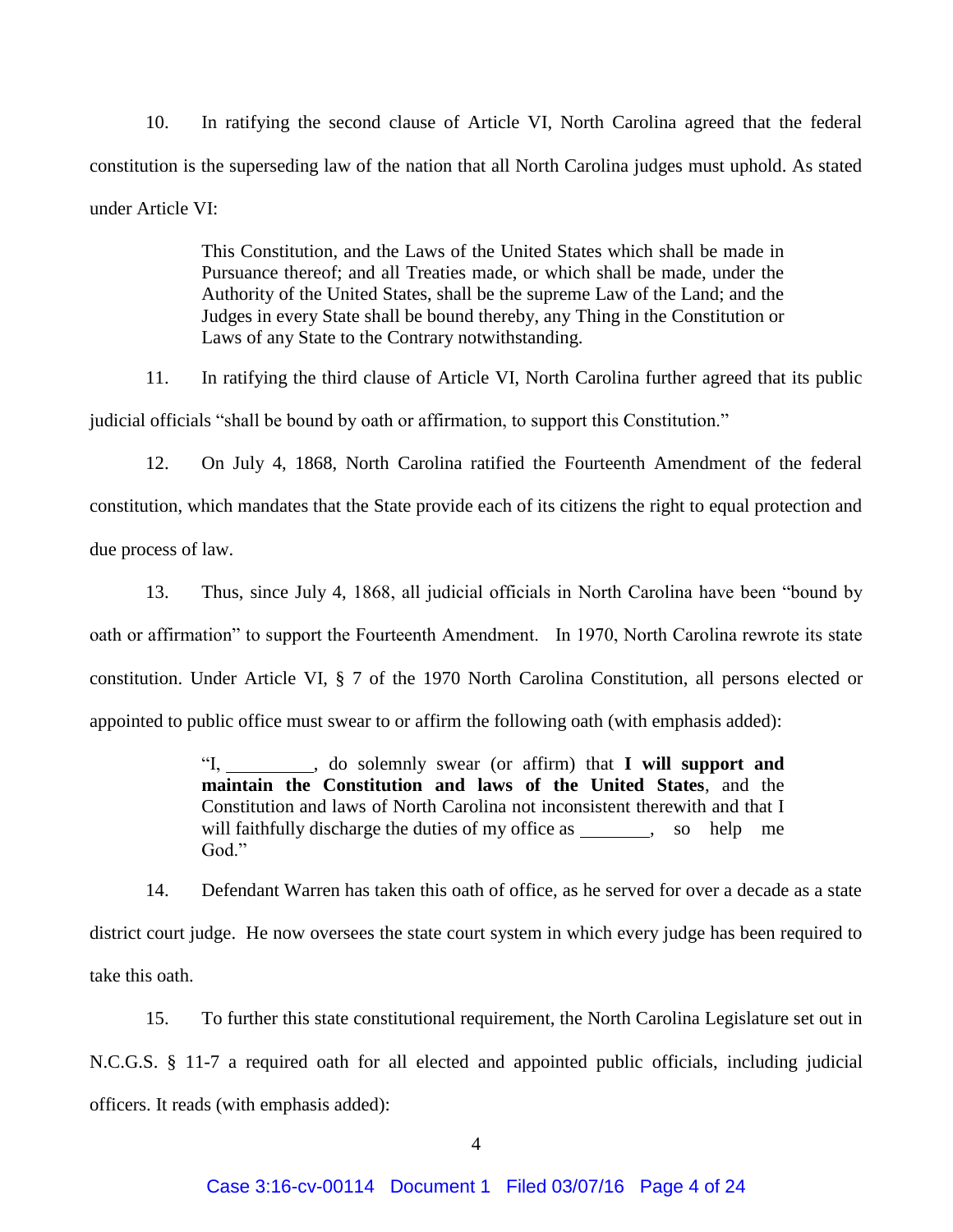"I, (name), do solemnly and sincerely swear **that I will support the Constitution of the United States**; that I will be faithful and bear true allegiance to the State of North Carolina, and to the constitutional powers and authorities which are or may be established for the government thereof; and that I will endeavor to support, maintain and defend the Constitution of said State, **not inconsistent with the Constitution of the United States**, to the best of my knowledge and ability; so help me God."

16. Defendant Warren has taken this oath of office as well.

17. N.C.G.S. § 11-11 then sets forth additional oaths for each public official, including an oath for judges to perform the duties of judicial office fairly and impartially. Defendant Warren has taken that oath as well and knows of the obligation it imposes on all judicial officials who work under his office in this state.

## **B. North Carolina Magistrates are Judicial Officials.**

18. Under subchapters IV and VI of Chapter 7A of North Carolina's General Statutes, magistrates are judicial officials who preside over certain matters in North Carolina's District Courts.

19. Under N.C.G.S. § 7A-170, magistrates are required to take the judicial oath of office, consisting of the oath of all public officials set out in N.C.G.S. § 11-7 and the specific oath for judges found in N.C.G.S. § 11-11.

20. Under N.C.G.S. § 7A-173, a magistrate may be removed from judicial office for the same reasons that apply to all judges of the state's General Court of Justice.

21. The North Carolina Magistrate Association explains:

 $\overline{a}$ 

The mission of the Magistrate is to protect and preserve the rights and liberties of all of the people, as guaranteed by the Constitution and laws of the United States and North Carolina, by providing a fair, independent and accessible forum the just, timely and economical resolution of their legal affairs. $<sup>1</sup>$ </sup>

<sup>1</sup> North Carolina Magistrate Association, *Mission Statement*,<http://www.aoc.state.nc.us/magistrate/AboutUs/index.htm> (last visited Mar. 7, 2016).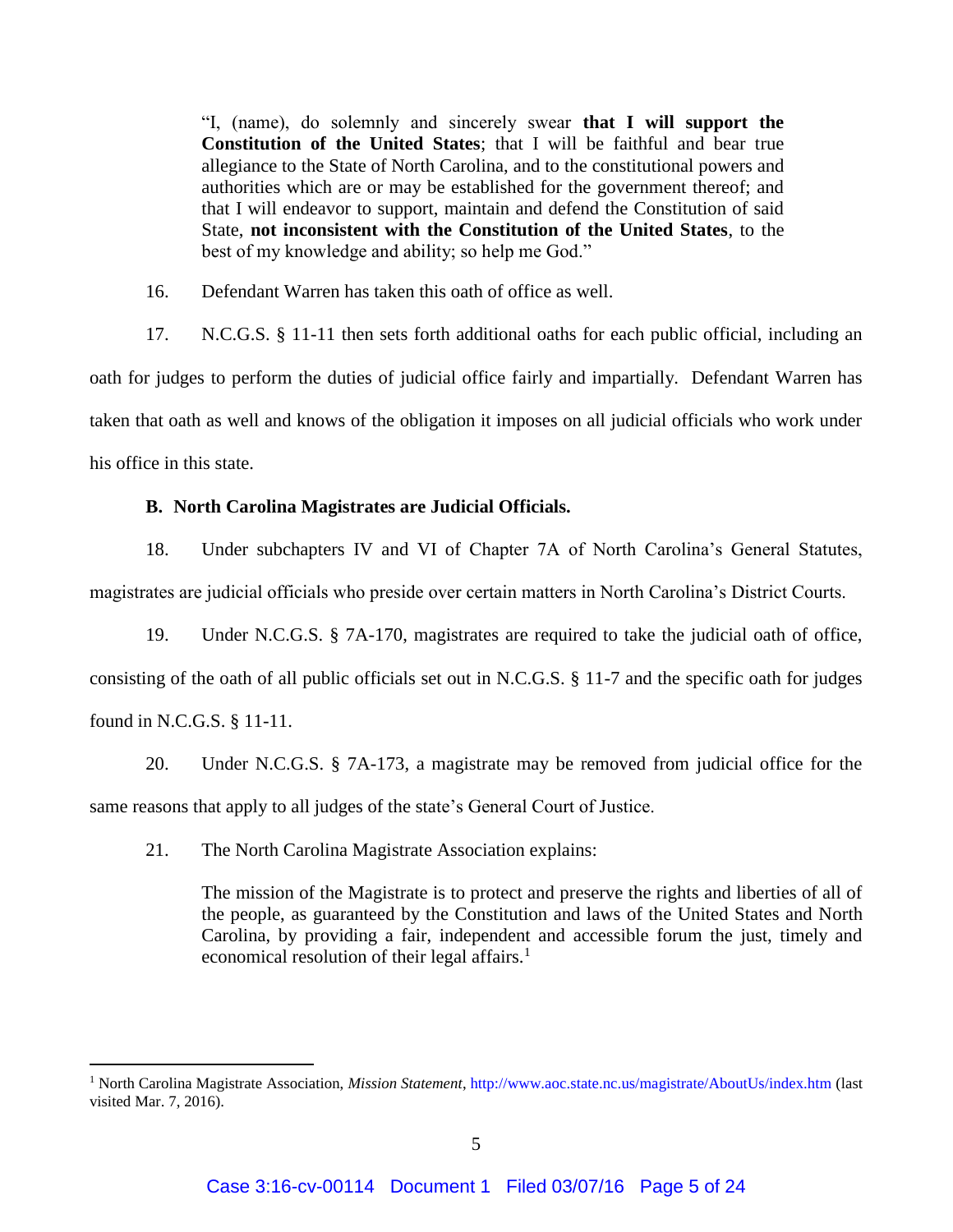22. The North Carolina Magistrate Association further states:

In many instances, a citizen's first contact with the judicial system comes through the office of the magistrate as magistrates are the front-line protection of peoples' constitutional rights.<sup>2</sup>

- 23. Magistrates are judicial officials empowered by North Carolina law to:
	- a. Accept guilty pleas, admission of responsibility and enter judgment for Infractions;
	- b. Handle misdemeanor and infractions for cases involving: alcohol; boating offenses; state park/recreational areas; littering offenses; and wildlife offenses (e.g., hunting, fishing, etc.);
	- c. Accept written appearances, waivers of trial or hearing and guilty pleas;
	- d. Enter judgment and collect fines, penalties and costs;
	- e. Issue arrest warrants;
	- f. Issue search warrants;
	- g. Grant bail or set release conditions (non-capital offenses);
	- h. Hear and enter judgments on worthless checks less than \$2000;
	- i. Conduct initial appearances;
	- j. Serve as Child Support Hearing Officers;
	- k. Hear small claims complaints and Requests for Assignment;
	- l. Administer oaths;
	- m. Provide punishment for direct criminal contempt;
	- n. Take depositions and examination before trial;
	- o. Issue subpoenas and capiases;
	- p. Take affidavits for verification of pleadings;
	- q. Assign years allowances to surviving spouses and children;
	- r. Perform marriage ceremonies;
	- s. Take acknowledgment of written contract or separation agreement;
	- t. Accept applications for involuntary commitments;
	- u. Conduct hearing for driver license revocations;
	- v. Validate vehicle towing by law enforcement; and
	- w. Validate impounding of vehicles in certain DWI/DWLR charges.
- 24. Performing marriages is included in this list. Under N.C.G.S. § 7A-292(b)(9), North

Carolina has assigned magistrates the power and judicial duty "to perform the marriage ceremony

under N.C.G.S. § 51-1."

<sup>2</sup> North Carolina Magistrate Association, *About Us*,<http://www.aoc.state.nc.us/magistrate/AboutUs/index.htm> (last visited Mar. 7, 2016).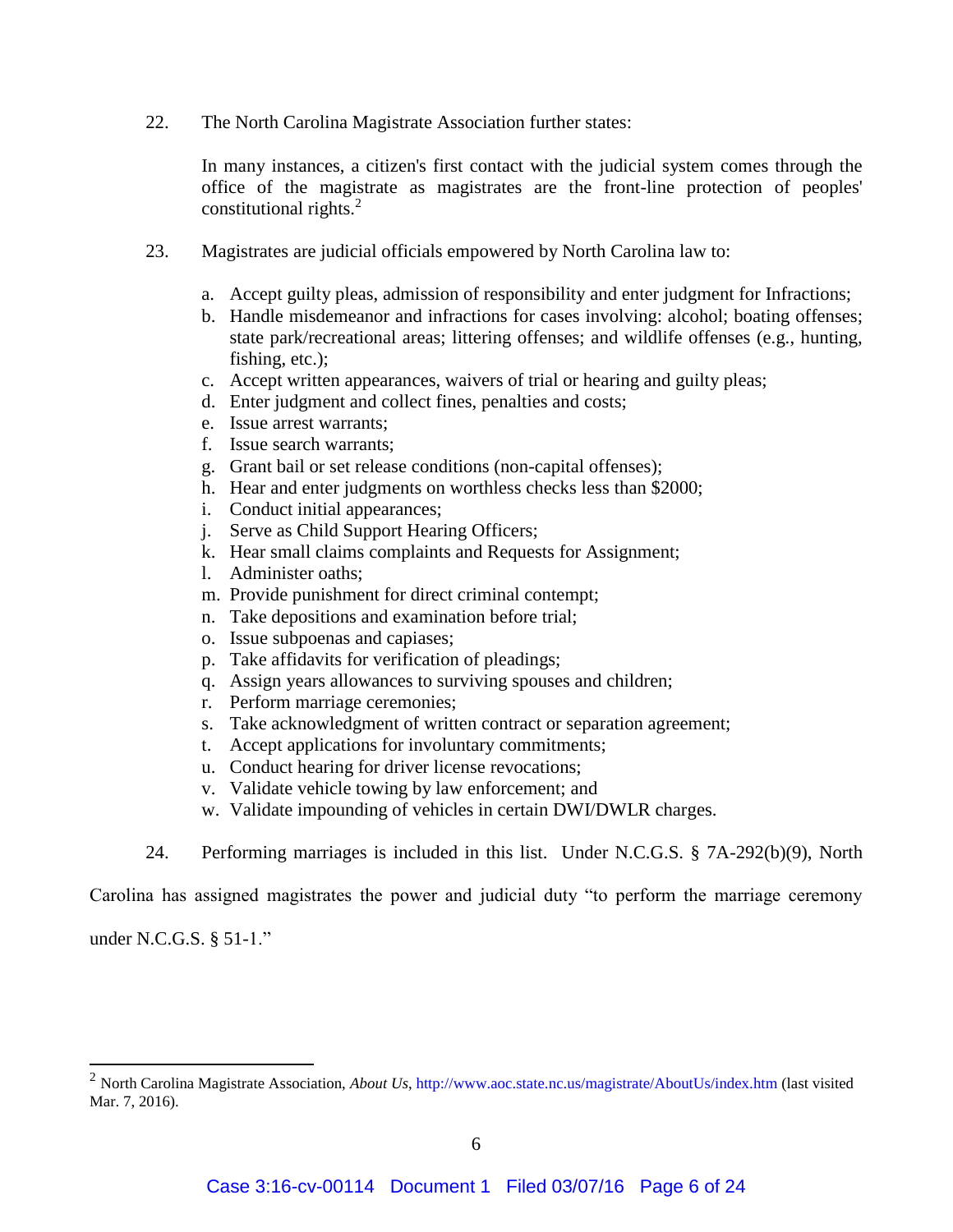25. Chapter 51 of the General Statutes contains North Carolina's marriage laws. N.C.G.S. § 51-1 authorizes magistrates to solemnize marriages by ceremony, and N.C.G.S. § 51-7 authorizes magistrates to sign marriage licenses and submit them for registration.

26. These marriages are wholly civil in nature. By statute, there is absolutely no religious component to a magistrate's performance of a marriage ceremony.

27. Under N.C.G.S. § 14-230, any magistrate who violates the oath of office or willfully refuses to discharge a duty of office is subject to removal from office on a misdemeanor charge.

28. Defendant Warren overseas and manages the administration of the judicial system and is well aware that magistrates are judicial officers subject to these provisions of law as well as the judicial oath of office.

### **C. Amendment One and Corollary Marriage Laws Declared Unconstitutional.**

29. In September 2011, the North Carolina legislature voted to place on a statewide ballot an initiative, commonly called Amendment One, to amend the North Carolina Constitution to limit marriage to opposite-sex couples and to prohibit the recognition of marriages between same-sex couples.

30. Chapter 51 of the General Statutes already contained similar limiting provisions.

31. Many public officials voiced strident support for Amendment One based on a religious belief that the Bible limited marriage to heterosexual couples and that homosexuality was sinful. For example, State Senator James Forrester stated: "The Lord intended for a family to have one man and one woman."<sup>3</sup> State Senator Wesley Meredith stated: "We need to regulate marriage because I believe

<sup>3</sup> State Senator James Forrester, Sponsor of Amendment One, *Wedding Bills*, The News & Observer (Mar. 2, 2011), [http://www.newsobserver.com/2011/03/02/1022741/wedding-bills.html.](http://www.newsobserver.com/2011/03/02/1022741/wedding-bills.html)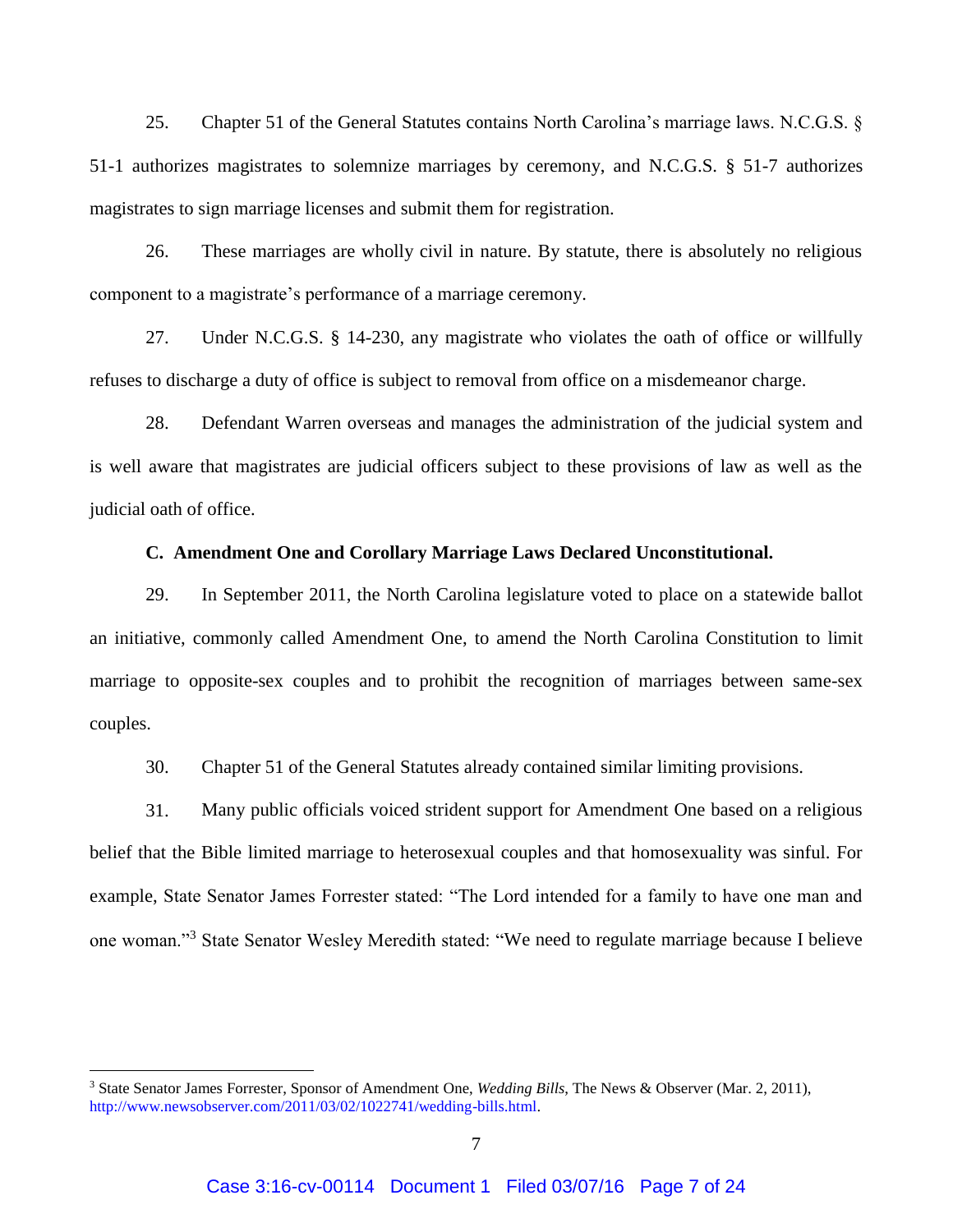that marriage is between a man and woman," and expressed the view that the Bible provides the basis that marriage should be limited to a relationship between a man and a woman.<sup>4</sup>

32. The Amendment One referendum passed on May 10, 2012, amending the state constitution.

33. On Friday, October 10, 2014, this Court declared Amendment One, and its corollary provisions in Chapter 51 of the General Statutes, unconstitutional. This Court found that the ban on marriage between same-sex couples violated the Fourteenth Amendment under the Fourth Circuit's decision in *Bostic v. Schaefer*, 760 F.3d 352 (4th Cir. 2014). *See General Synod of the United Church of Christ v. Reisinger*, No. 3:14-cv-213-MOC, Doc. 121 (W.D.N.C. Oct. 10, 2014).

34. This Court entered its order shortly after the Supreme Court denied *certiorari* in *Bostic*.

35. The President Pro Tempore of the North Carolina Senate and Speaker of the North Carolina House of Representatives sought to intervene in *General Synod of the United Church of Christ v. Reisinger*, No. 3:14-cv-213-MOC, after the Supreme Court denied *certiorari* in *Bostic* and North Carolina's Attorney General stated publicly that he saw no legal basis to defend Amendment One or to appeal this Court's order in light of *Bostic*.

36. This Court denied that motion to intervene. *See General Synod of the United Church of Christ v. Reisinger*, No. 3:14-cv-213-MOC, Doc. 120 (W.D.N.C. Oct. 10, 2014).

37. This Court's ruling in *General Synod* led immediately to the issuance of marriage licenses to same-sex couples in North Carolina, as well as the marriage of same-sex couples by magistrates. Thousands of marriage licenses were issued to same-sex couples in North Carolina, and those couples were married, in the ensuing days, weeks, and months.

<sup>4</sup> Paul Woolverton, *N.C. Senate Approves Amendment to Block Gay Marriage*, Fayetteville Observer (Sept. 14, 2011), [http://www.fayobserver.com/news/state/article\\_df7d48cf-1770-5f59-9975-11bc83b05347.html.](http://www.fayobserver.com/news/state/article_df7d48cf-1770-5f59-9975-11bc83b05347.html)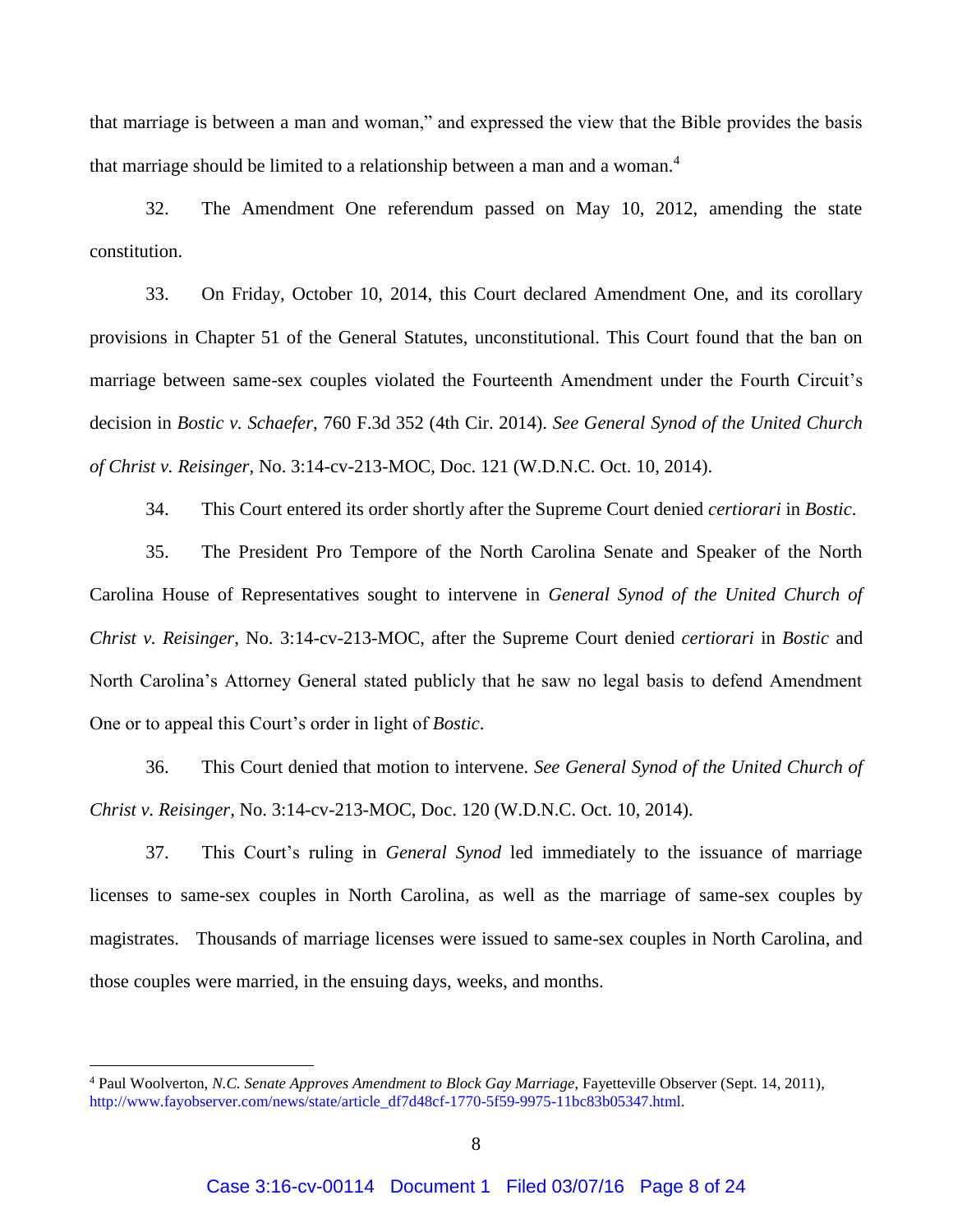38. On Monday, October 13, 2014, Defendant Warren's predecessor as director of the Administrative Office of the Courts, Judge John W. Smith, issued a directive that "[m]agistrates should begin immediately conducting marriages of all couples presenting a marriage license issued by the Register of Deeds."

39. On Tuesday, October 14, 2014, General Counsel for the Administrative Office of the Courts issued a legal memorandum stating that magistrates would violate their judicial oath to uphold the United States Constitution if they refused to marry same-sex couples.

40. On October 14, 2014, the District Court for the Middle District of North Carolina issued an Order and Judgment also striking down Amendment One and corollary marriage laws prohibiting marriage equality*. See Fisher-Borne v. Smith*, No. 1:12-cv-589-WO (M.D.N.C. Oct. 14, 2014); *Gerber v. Cooper*, No. 1:14-cv-299-WO (M.D.N.C. Oct. 14, 2014).<sup>5</sup>

41. The President Pro Tempore of the North Carolina Senate and Speaker of the North Carolina House of Representatives were allowed to intervene in the *Fisher-Borne* and *Gerber* cases for the limited purpose of lodging an objection and preserving that objection to the district court's application of the *Bostic* case.

42. Also on October 14, 2014, Michael Crowell, Professor of Public Law and Government, School of Government, University of North Carolina—Chapel Hill, sent an email to all Chief District Court Judges, who supervise the magistrates in their judicial districts, with the subject title: "Magistrates and same-sex marriage."

43. Professor Crowell wrote, in part, that he was responding to inquiries concerning how to address the issue of "magistrates [who] would prefer not to perform ceremonies for same-sex couples."

<sup>&</sup>lt;sup>5</sup> An amended Order and Judgment striking down Amendment One and related marriage laws were entered the following day in the Middle District cases.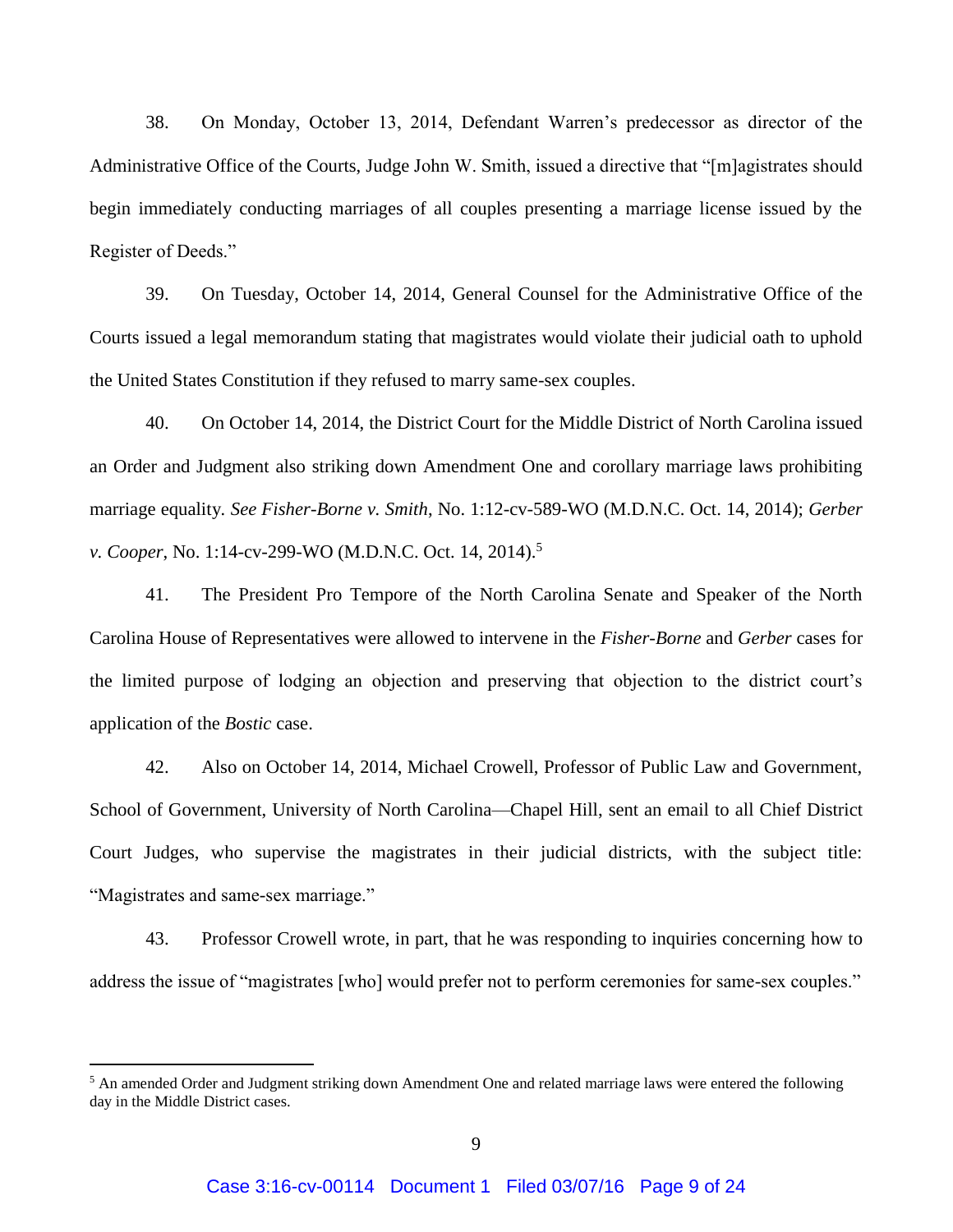44. After acknowledging the binding effect of this Court's ruling statewide, Professor Crowell wrote, in part, "A magistrate has taken an oath of office to perform the duties of the office and, just like you [District Court Judges], does not get to choose which laws to follow and which not. Everyone would agree that it would not be proper for a magistrate to refuse to marry an interracial couple because the magistrate does not approve of such marriages. The same principle would apply to same-sex couples now. No doubt you can think of lots of other examples of laws which a judge might not approve personally but is obligated to uphold."

45. Professor Crowell continued: "This is an issue about which people have strong opinions, and magistrates no doubt are divided just as other citizens are. The difference is that magistrates have taken an oath of office and are public officers. They, like you, are required to put their personal feelings aside when necessary. The judicial system could not work if individual officers acted otherwise."

46. Professor Crowell concluded by stating: "I hope this does not sound preachy or heavy handed, but I do think it is important to remind magistrates of the majesty of their position. They, like you, are judicial officials. They should be proud of the public trust that has been placed in them, in the importance of their office, and the need to sustain the rule of law regardless of the discomfort it causes. In the end the one thing that should make them proudest is being judicial."

47. The North Carolina Court System posted Professor Crowell's e-mail to the Chief District Court Judges on its website, where it remains as of this filing.<sup>6</sup>

48. On October 24, 2014, various members of the North Carolina General Assembly, including Phil Berger, President Pro Tempore of the Senate, sent a letter to the Director of the

<sup>6</sup> Email from Michael Crowell, Professor of Public Law and Government, School of Government, UNC-CH (Oct. 14, 2014), [http://www.nccourts.org/News/Documents/Marriage/crowell\\_email\\_magistrates\\_and\\_same\\_sex\\_marriages.pdf](http://www.nccourts.org/News/Documents/Marriage/crowell_email_magistrates_and_same_sex_marriages.pdf) (last visited Mar. 7, 2016).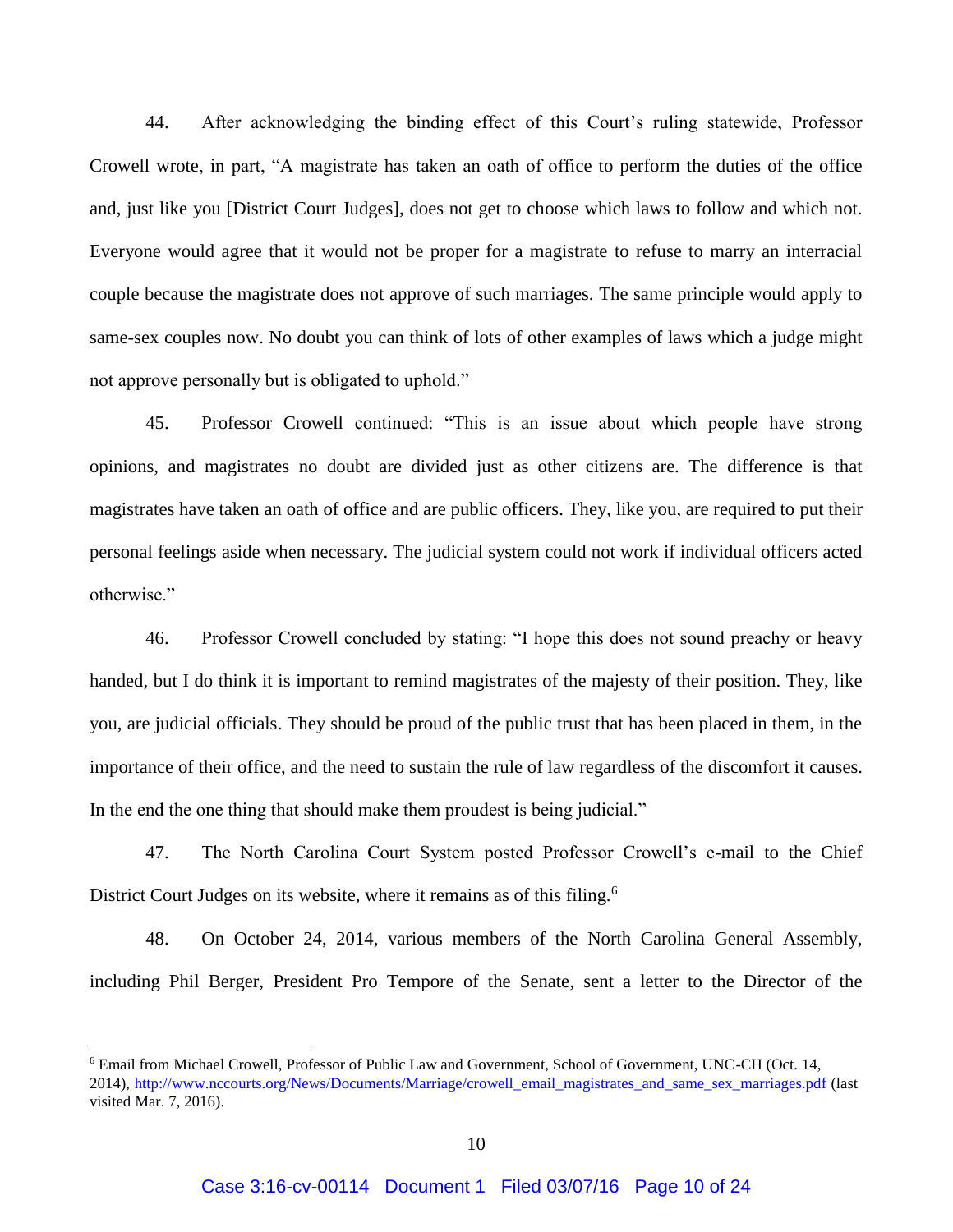Administrative Office of the Courts. The members of the General Assembly voiced their criticisms of the NCAOC's directives concerning the implementation of marriage equality, as outlined in a memorandum issued by the NCAOC on October 14, 2014.<sup>7</sup> The objecting members of the General Assembly "encourage[d] [the NCAOC] to revise the memorandum to include a comprehensive and correct statement of federal and state law on the doctrine of reasonable accommodation and management flexibility."<sup>8</sup>

49. On November 5, 2014, the Director of the NCAOC responded to Senator Berger's letter, writing, among other things:

> I want to assure you and all of the people of our state that I respect our magistrates who hold sincere and deep religious beliefs that have placed them in conflict with the duties of their appointed judicial office. Those who have resigned demonstrated their thoughtful choices in resolving their moral dilemmas. At the same time, other magistrates with equally sincere and deep religious beliefs recognize a quite clear distinction between marriage as a civil ceremony conferring legal status, and marriage as a religious institution quite apart from temporal concerns.<sup>9</sup>

50. On March 2, 2015, Smith announced he was retiring, effective May 1, 2015. Warren replaced him.

51. On information and belief, some magistrates, including magistrates from counties within the Western District, resigned in the face of this Court's Order and the directive from Defendant Warren's predecessor at the Administrative Office of the Courts rather than uphold their oath of office and perform marriages for same-sex couples.

<sup>7</sup> Memorandum from Pamela Weaver Best to Superior Court Judges, Chief District Court Judges, District Court Judges, Clerks of Superior Court, Magistrates (Oct. 14, 2014), [http://www.nccourts.org/News/Documents/Marriage/legal-counsel](http://www.nccourts.org/News/Documents/Marriage/legal-counsel-memo-same-sex-marriages-UPDATE.pdf)[memo-same-sex-marriages-UPDATE.pdf](http://www.nccourts.org/News/Documents/Marriage/legal-counsel-memo-same-sex-marriages-UPDATE.pdf) (last visited Mar. 7, 2016).

<sup>8</sup> Letter from Phil Berger et al. to Hon. John W. Smith (Oct. 24, 2014)[, http://christianactionleague.org/wp](http://christianactionleague.org/wp-content/Republican-Senators-Letter-to-AOC-Smith.pdf)[content/Republican-Senators-Letter-to-AOC-Smith.pdf](http://christianactionleague.org/wp-content/Republican-Senators-Letter-to-AOC-Smith.pdf) (last visited Mar. 7, 2016).

<sup>&</sup>lt;sup>9</sup> Letter from Judge John W. Smith to Senator Phil Berger (Nov. 5, 2014),

<http://www.nccourts.org/News/Documents/Marriage/Response-on-Marriages-by-Magistrates.pdf> (last visited Mar. 7, 2016).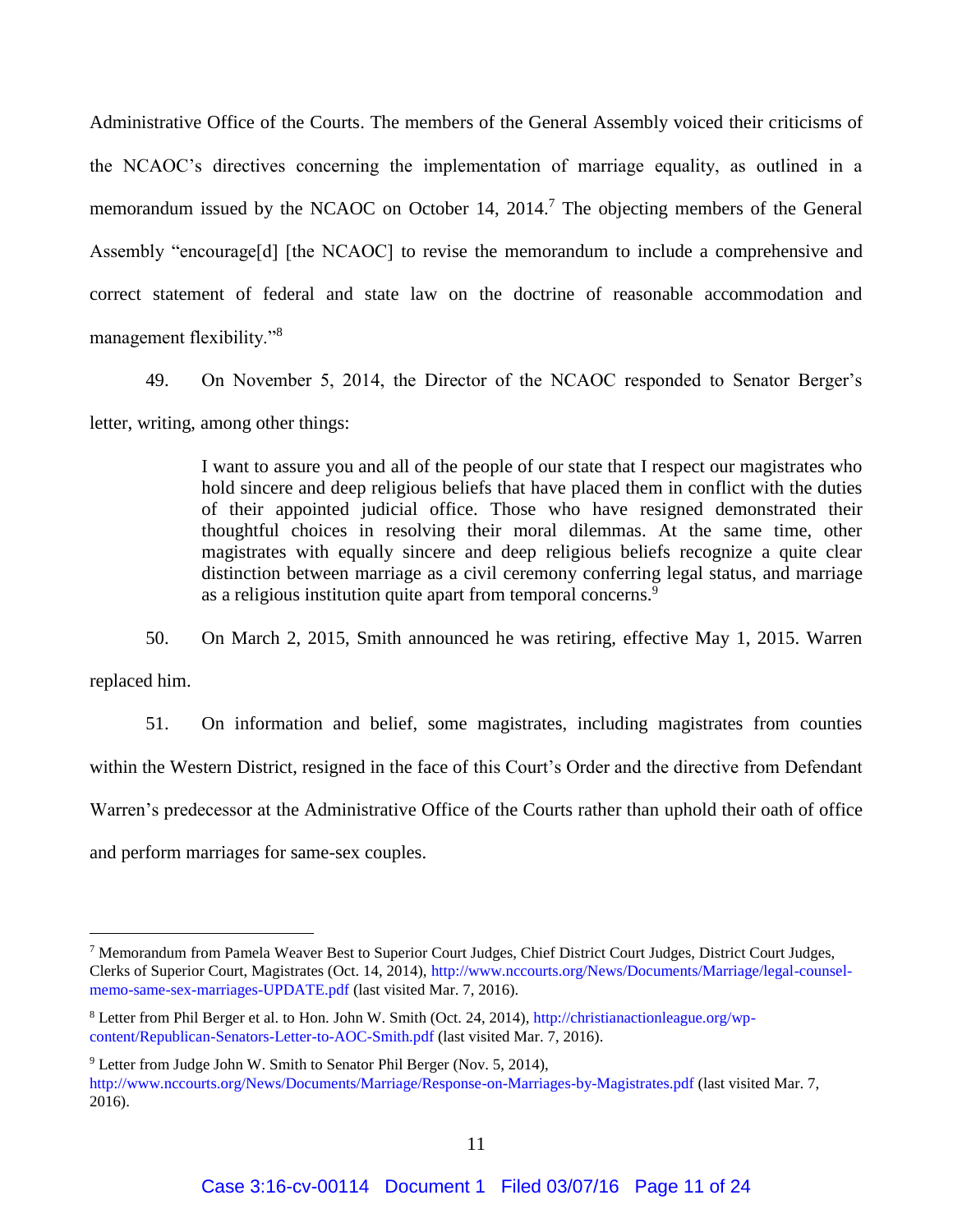### **D. North Carolina Adopted Senate Bill 2 in Defiance of These Court Rulings.**

52. On January 28, 2015, the President Pro Tempore of the Senate filed the second bill of the new legislative session: a proposed law to allow magistrates to opt out of performing marriages on religious grounds (and also to allow assistant and deputy registers of deeds to opt out of issuing marriage licenses).

53. The long name of the bill read (with emphasis added):

# A BILLTO BE ENTITLED AN ACT TO ALLOW MAGISTRATES AND REGISTERS OF DEEDS TO RECUSE THEMSELVES FROM PERFORMING DUTIES RELATED TO MARRIAGE CEREMONIES **DUE TO SINCERELY HELD RELIGIOUS OBJECTION**.

54. The official "short title" of the bill was "Magistrates [sic] Recusal of Civil Ceremonies<sup>"</sup>

55. The bill became known as "Senate Bill 2" based of the filing number.

56. Section 1 of the proposed bill created a new statute, N.C.G.S. § 51-5.5, that would grant magistrates the right to recuse themselves from conducting any marriages, and separately would grant assistant and deputy registers of deeds the right to recuse themselves from issuing marriage licenses, for six-month intervals, based upon "any sincerely held religious belief."

57. N.C.G.S. § 51-5.5 permits recusal based on "any" religious belief regarding marriage, which could include religious opposition to marriage between two men, two women, two people of different faiths, or, like Plaintiffs Carol Ann and Thomas Person, two people of different races.

58. The statute's obvious purpose and timing, however, were in response to this Court's ruling, and the effort to exempt magistrates who oppose constitutionally-protected, equal marriage rights for gay and lesbian citizens from their mandatory judicial oath to support and uphold the constitution.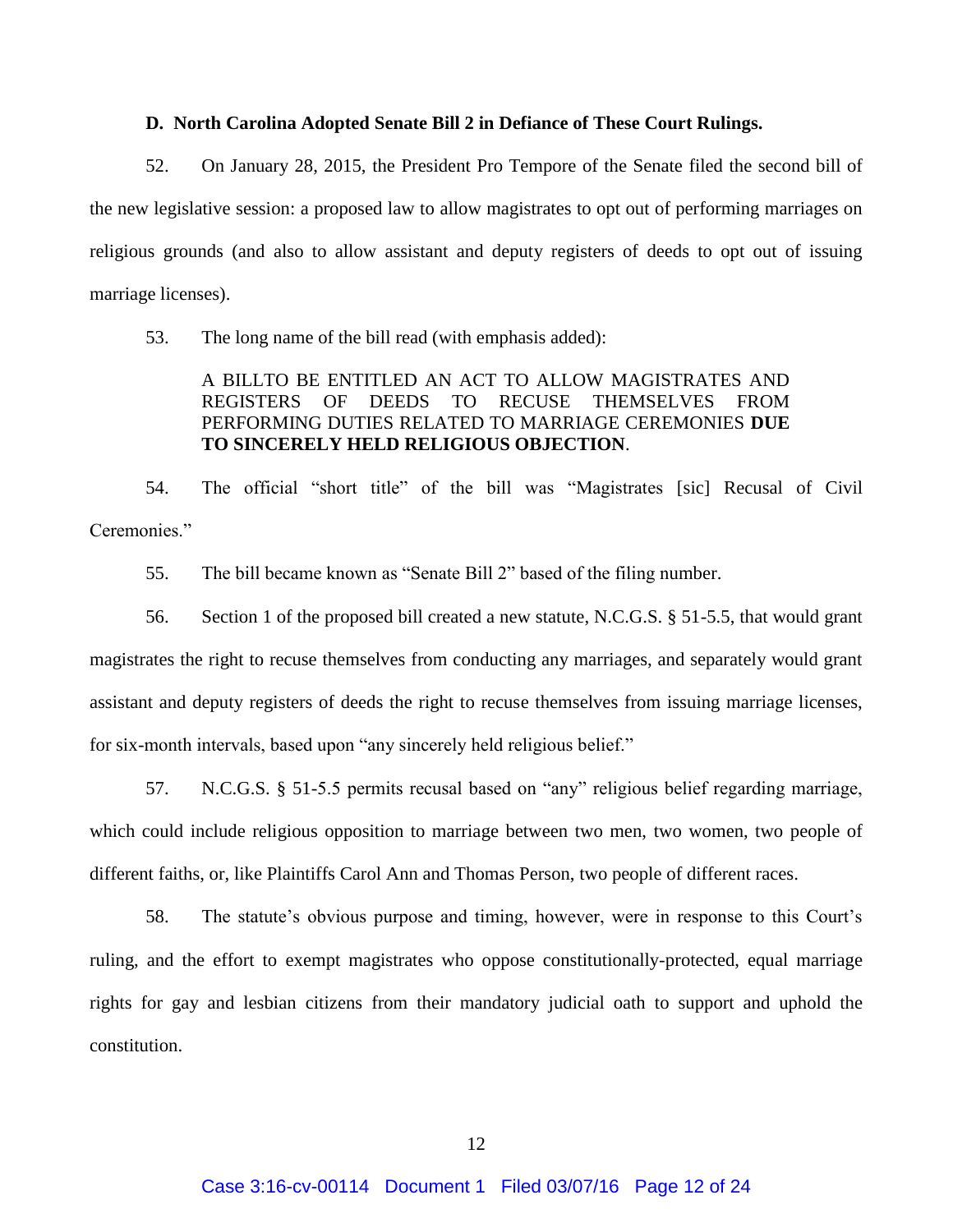59. The statute allowed magistrates to refuse to support the Fourteenth Amendment regarding the right to marry but still remain judicial officials, notwithstanding the requirements imposed of Article VI of the United States Constitution and Article VI, § 7 of the North Carolina Constitution that all judges be "bound" to uphold the federal constitution.

60. To achieve that end, Senate Bill 2 also amended N.C.G.S. § 14-230 to add subsection (b) to expressly exclude a magistrate's refusal to perform marriage ceremonies as an act that "violated his oath of office" or that constituted a form of "misbehavior in office" or otherwise provided cause for removal from office on a Class 1 misdemeanor.

61. Senate Bill 2 also amended N.C.G.S. § 161-27 to add a subsection (b) that expressly protects assistant and deputy registers of deeds from being charged with a Class 1 misdemeanor for "recusal to issue marriage licenses in accordance with Chapter 51 of the General Statutes."

### **E. Senate Bill 2 Directed that Public Funds Be Used to Accomplish its Religious Goal.**

62. Senate Bill 2 also authorized the expenditure of public funds to accomplish the goal of exempting magistrates from their oath of office on religious grounds. The law does so in at least two ways.

63. First, language in N.C.G.S. § 51-5.5 provides that if all of the magistrates in a given county recuse themselves due to a "sincerely held religious objection" from performing marriages, the Administrative Office of the Courts shall arrange to bring a willing magistrate from another county to perform marriages in the county—an act that requires the expenditure of state funds. A district court judge would perform marriages until such an arrangement could be made.

64. Second, under Section 5 of Senate Bill 2, any magistrate who had resigned his or her position after this Court's order in *General Synod* and then applied and was reappointed within 90 days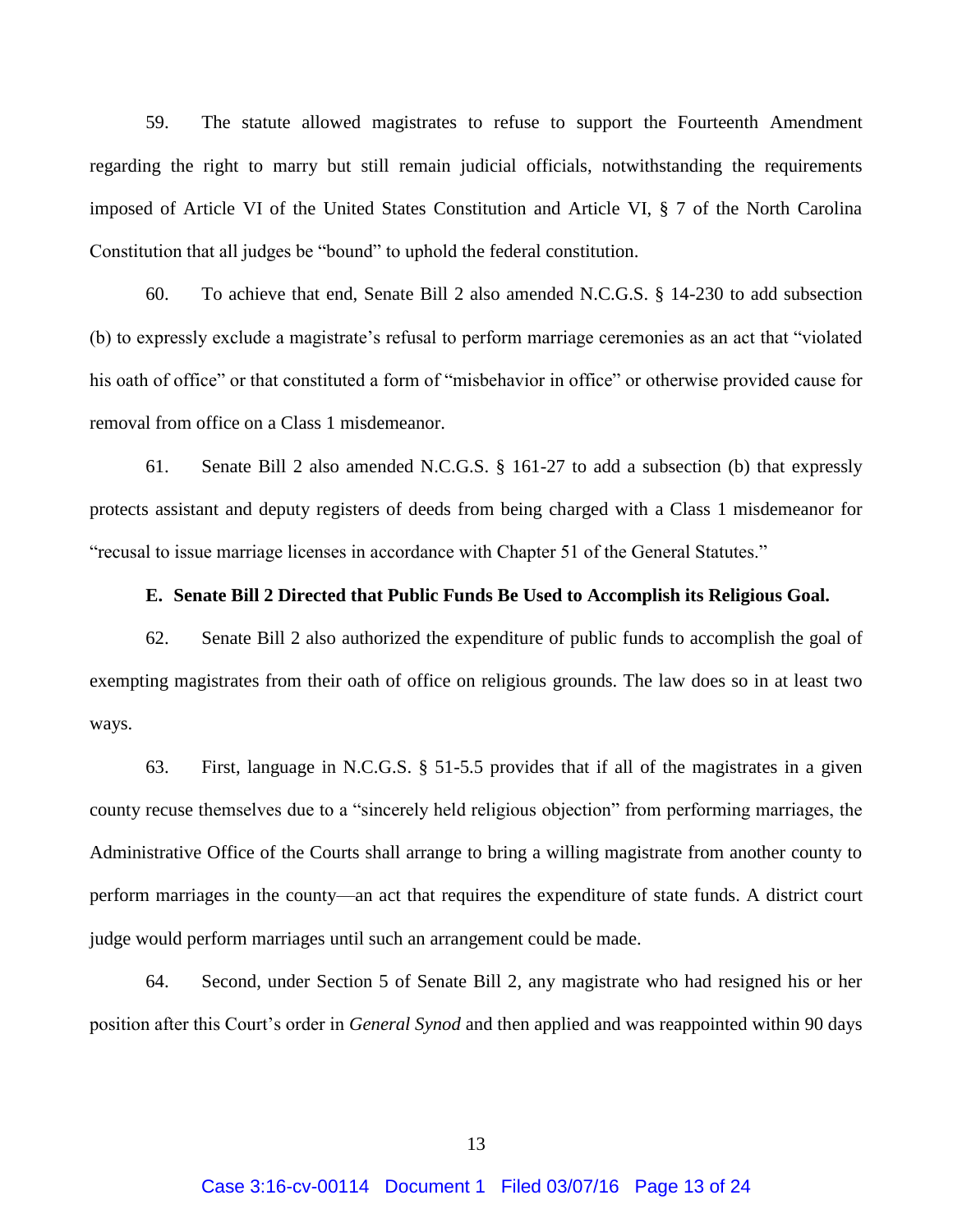of the effective date of Senate Bill 2, would receive full service credit towards retirement for that gap in service from the magistrate's resignation to his or her reinstatement.

65. To accomplish that end, Section 5 of Senate Bill 2 requires the "Judicial Department" or the Administrative Office of the Courts to pay into the state retirement system on behalf of each reappointed magistrate both the employee's and employer's share of retirement contributions to cover that gap in service.

#### **F. Senate Bill 2 Became Law over the Governor's Veto.**

66. Senate Bill 2 was approved by the full Senate on February 25, 2015.

67. Debate on the Senate Floor made clear that moral disapproval of gay citizens exercising the fundamental right to marry motivated Senate Bill 2's passage: "I will not stand idly by and watch the demands of a few insist that a magistrate perform a wedding that he or she strongly believes to be immoral," said Sen. Buck Newton, co-sponsor of the bill.<sup>10</sup>

68. On May 1, 2015, Defendant Warren became interim Director of the Administrative Office of the Courts.

69. The House approved Senate Bill 2 on May 28, 2015.

 $\overline{a}$ 

70. The Governor vetoed Senate Bill 2 that same day, issuing a formal statement explaining the reason for his veto:

> I recognize that for many North Carolinians, including myself, opinions on same-sex marriage come from sincerely held religious beliefs that marriage is between a man and a woman. However, we are a nation and a state of laws. Whether it is the president, governor, mayor, a law enforcement officer, or magistrate, no public official who voluntarily swears to support and defend the Constitution and to discharge all duties of their office should be exempt from upholding that oath; therefore, I veto Senate Bill 2.

<sup>&</sup>lt;sup>10</sup> Colin Campbell, *NC Senate's Move to Exempt Magistrates Rekindles Marriage Debate*, The News & Observer (Feb. 25, 2015), [http://www.newsobserver.com/news/politics-government/state-politics/article11312021.html.](http://www.newsobserver.com/news/politics-government/state-politics/article11312021.html)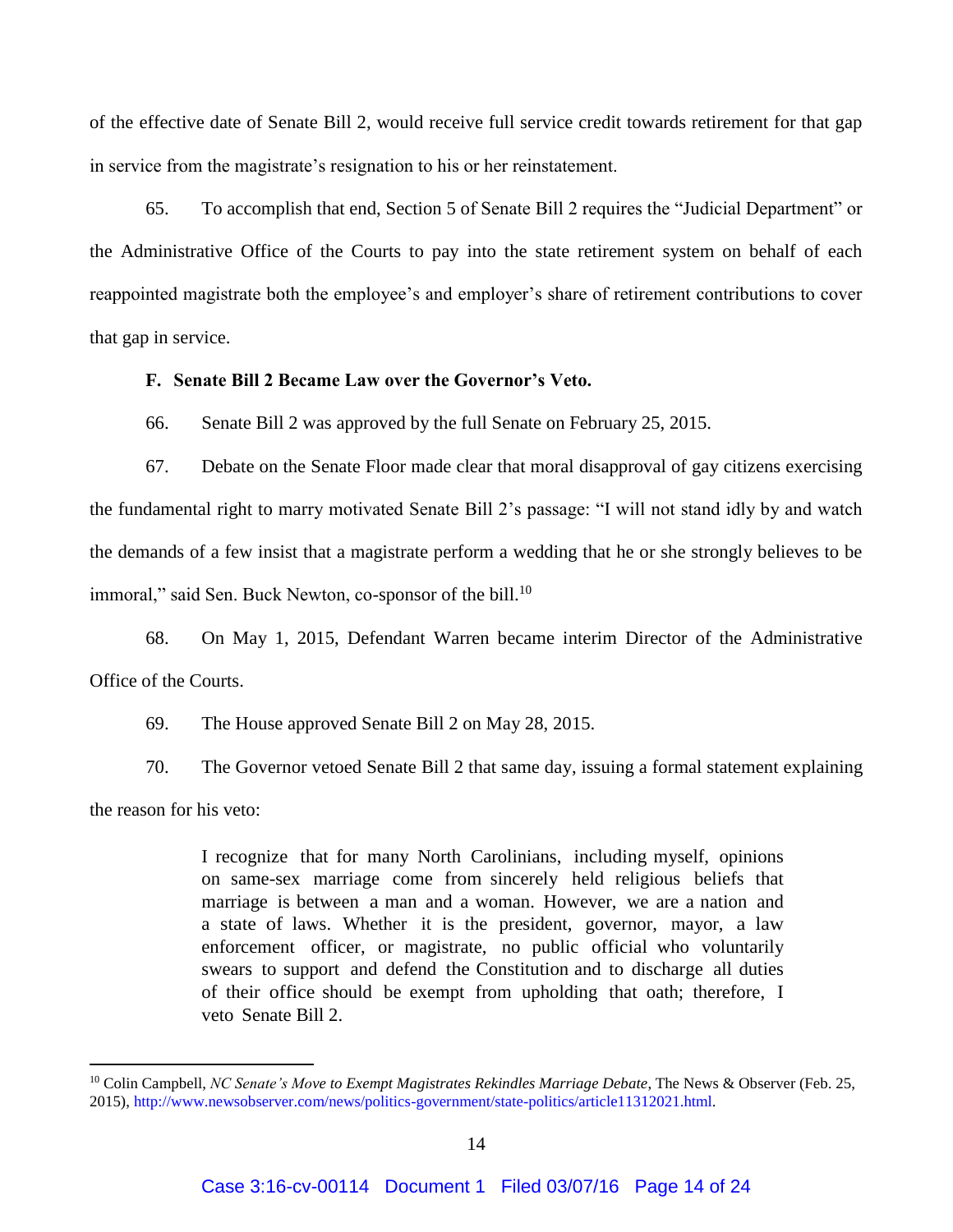71. Despite the Governor's warning that Senate Bill 2 created a constitutional problem in allowing public officials to claim a religious exemption from their judicial oath of office, the legislature overrode the Governor's veto on June 11, 2015.

72. On June 26, 2015, the U.S. Supreme Court ruled in *Obergefell v. Hodges,* 576 U.S. \_\_\_, 135 S. Ct. 2584 (2015), that state bans on marriage between same-sex couples violated both the Equal Protection and Due Process clauses of the Fourteenth Amendment.

73. The legislature did not seek to modify or change Senate Bill 2 in the wake of the Supreme Court's decision in *Obergefell*.

#### **G. North Carolina Has Expended Public Funds to Accomplish the Goals of Senate Bill 2.**

74. Since Senate Bill 2 became law, on information and belief, at least 32 magistrates across North Carolina have invoked religious beliefs to recuse themselves from performing marriages because of their opposition to the constitutional right of gay and lesbian Americans to marry.

75. On information and belief, these magistrates had previously performed marriages for opposite-sex couples freely and without compunction, but opted out of performing marriages solely because of their opposition to performing marriages for same-sex couples. On information and belief, they do not have any general religious objection to marriage between opposite-sex couples.

76. On information and belief, all of the magistrates in McDowell County recused themselves from performing marriages under Senate Bill 2 because of their opposition to marriage equality for same-sex couples.

77. On information and belief, these McDowell County magistrates had previously performed marriages for opposite-sex couples freely and without compunction, and opted out of performing marriages solely because of their opposition to performing marriages for same-sex couples.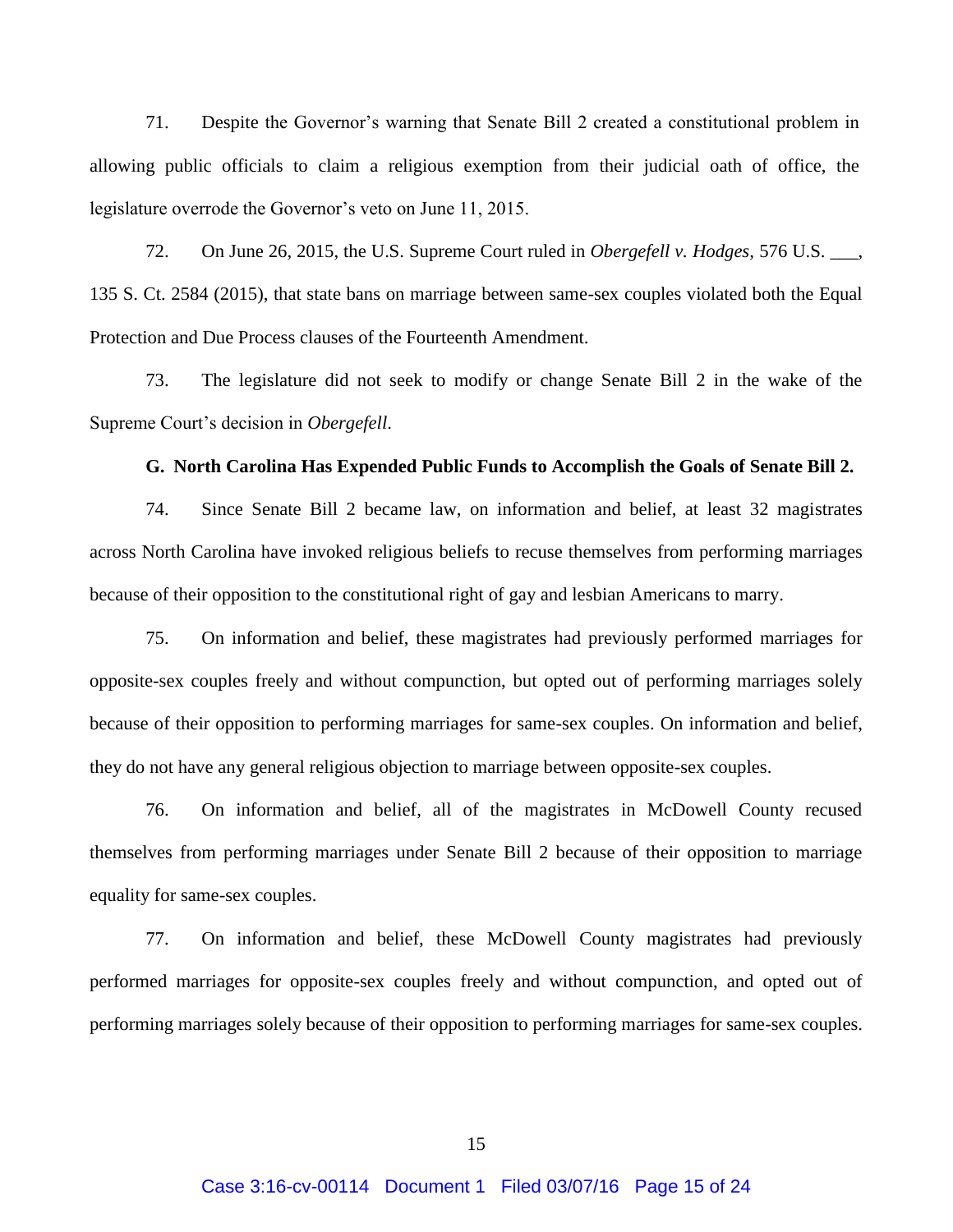On information and belief, they do not have any general religious objection to marriage between opposite-sex couples.

78. By opting out of performing marriages, these magistrates in McDowell County and across North Carolina have renounced the oath to uphold the United States Constitution; they have rejected and refused to defend, support, uphold and be bound by the Fourteenth Amendment rights of same-sex couples to marry.

79. On information and belief, Defendant Warren has expended public funds monthly under N.C.G.S. § 51-5.5(c) to further this religious exemption from the oath of office for all of McDowell County's magistrates, and to support and facilitate their renunciation of the judicial oath to be bound by the federal constitution, and oath he has taken as well.

80. As required by Senate Bill 2, Defendant Warren has paid and is paying and will continue to pay from public funds the costs necessary to transport an oath-abiding magistrate from Rutherford County to perform marriages in McDowell County, and to transport one or more of the oath-renouncing magistrates to Rutherford County to perform other judicial duties there while the oath-abiding, travelling magistrate performs constitutionally required marriages in McDowell County.

81. Defendant Warren knows that gay and lesbian citizens of McDowell County may need to appear before these oath-renouncing magistrates in other civil or criminal matters, but every magistrate in McDowell County believes that gay and lesbian Americans are second-class citizens not entitled to full Equal Protection and Due Process of law under the Fourteenth Amendment.

82. The gay and lesbian citizens of McDowell County also know that Defendant Warren has used their tax money specifically to support and aid these magistrates in their religious renunciation of the Fourteenth Amendment.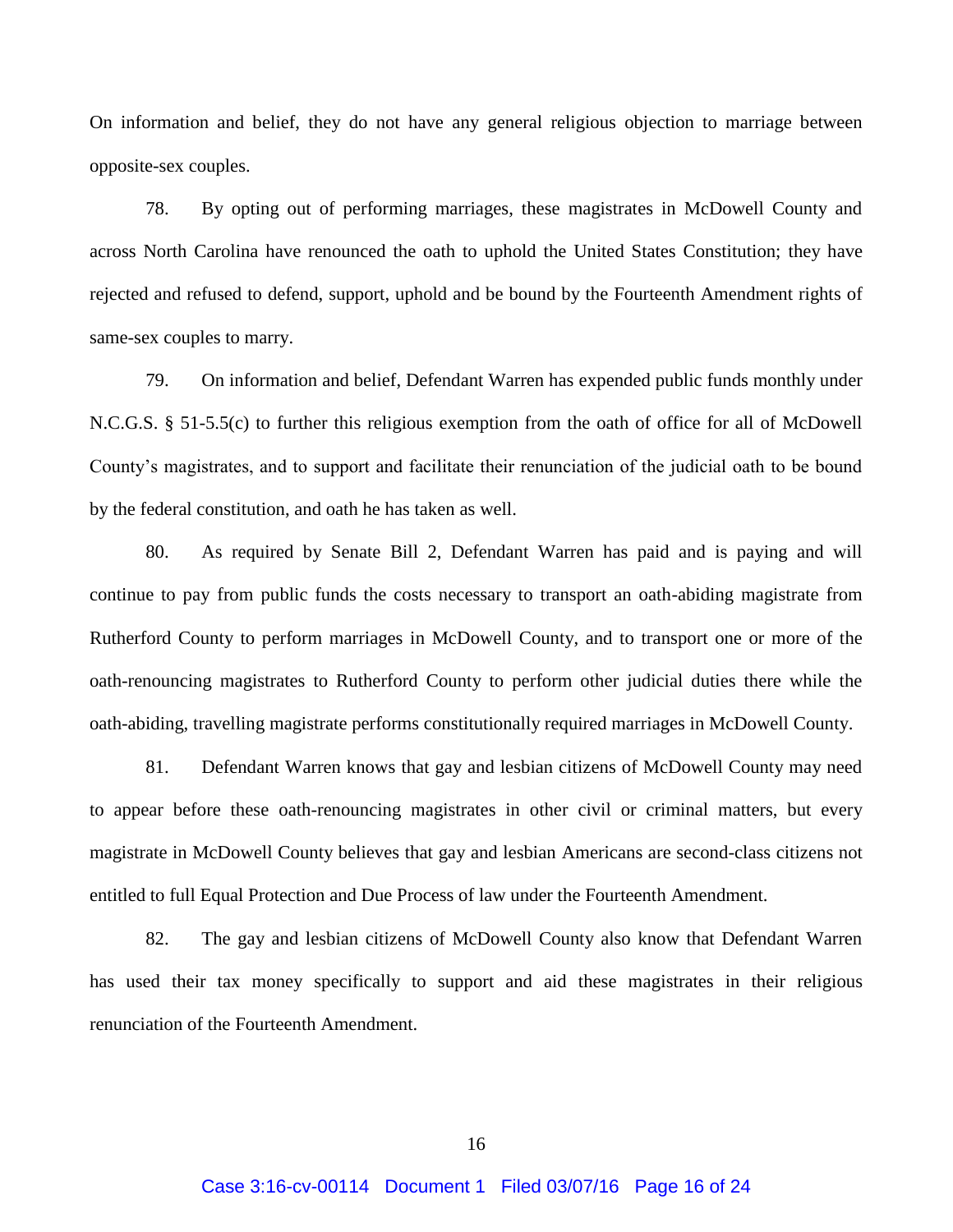83. On information and belief, after Senate Bill 2 became law, several former magistrates in the Western District who had resigned rather than be bound by this Court's October 10, 2014 ruling were reappointed as magistrates; other magistrates in other parts of the states who had resigned rather than perform same-sex marriages were similarly reappointed.

84. For each of these reappointed magistrates, Defendant Warren paid tax dollars into the state employees' retirement system, both the employee and employer contributions, to purchase service credits for the gap in service from the time of each magistrate resigned -- rather the accept and uphold the federal constitution after this Court's ruling and after being ordered by Defendant Warren's predecessor to honor their oath and perform marriages, until the time of his or her reappointment as a magistrate under the provisions of Senate Bill 2.

85. By paying public moneys pursuant to Senate Bill 2 to facilitate the renunciation of the judicial oath, Defendant Warren has expended tax dollars for an express religious purpose, and has sent and continues to send a deliberate, purposeful message to gay and lesbian citizens that they are not full citizens in the eyes of the state's judicial system, notwithstanding the ruling of this Court, the Fourth Circuit Court of Appeals and the Supreme Court, that the Equal Protection and Due Process Clauses of the U.S. Constitution included a fundamental right of gay and lesbian Americans to marry.

### **CLAIM I First Amendment – Establishment Clause Violation (Applicable to Defendant Warren Pursuant to the Fourteenth Amendment) (All Plaintiffs)**

86. All prior paragraphs are incorporated by reference.

87. Plaintiffs bring this claim pursuant to 42 U.S.C. § 1983 to challenge Defendant Warren's actions, taken under color of state law, that violate the First Amendment to the U.S. Constitution, which applies to the state officials like Defendant under the Fourteenth Amendment.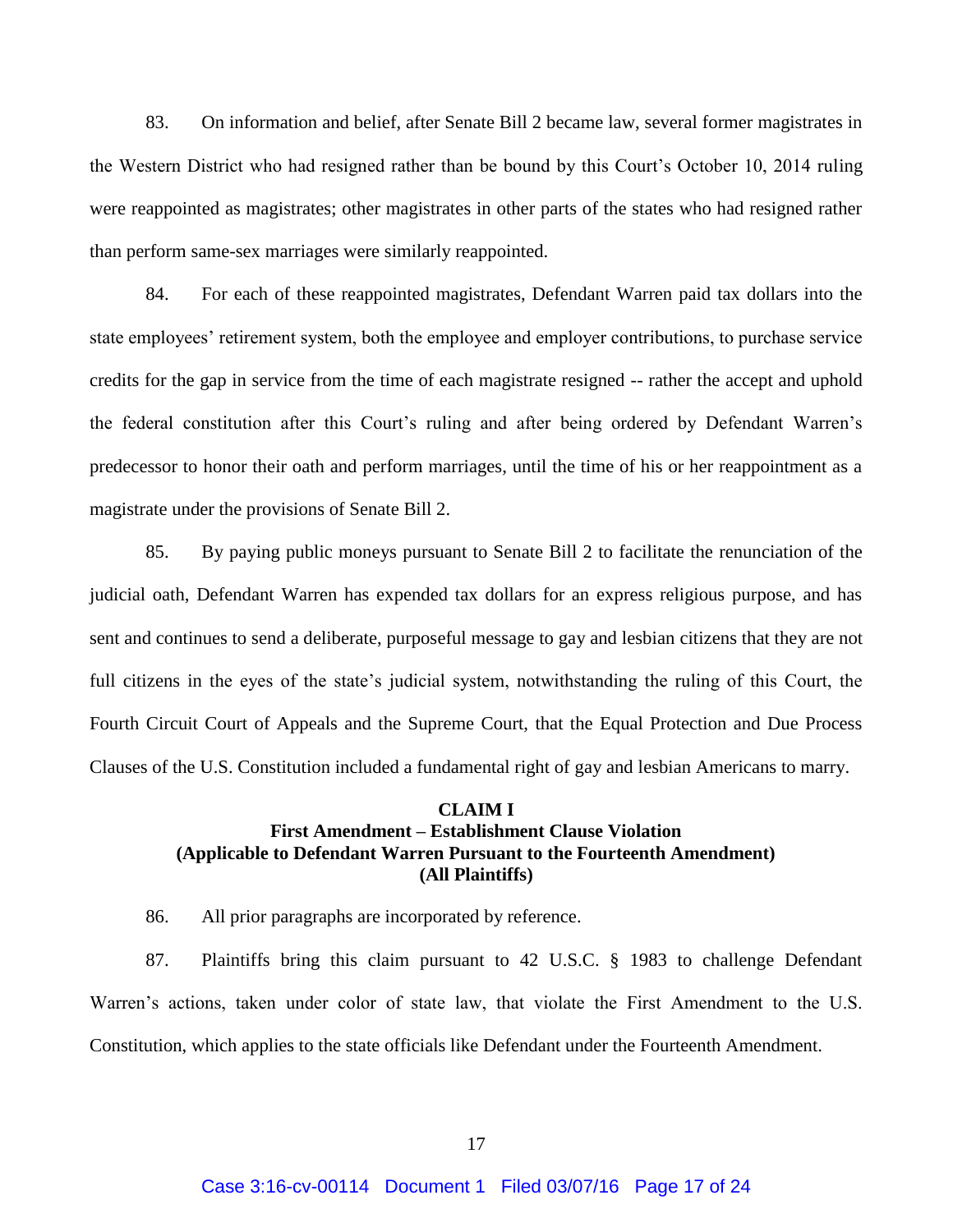88. Defendant Warren's expenditure of public funds to further the statutory "right" of magistrates to renounce their judicial oath upon "any" "sincere" religious belief about marriage and not be "bound" by the Constitution violates the Establishment Clause of the First Amendment.

89. Defendant Warren's spends public funds under Senate Bill 2 to aid religion – to accomplish a religious disavowal of the judicial obligation to uphold the federal constitution. His expenditures permits judicial officials to assert their religious beliefs as supreme to their judicial oath to uphold the federal constitution, and thus violate the Establishment Clause of the First Amendment.

90. The primary purpose and effect of these expenditures is to endorse and further the primacy of a specific religious belief about marriage equality above the constitutional recognition of the right of those citizens to marry. They funding guarantees every magistrate who opposes the constitutional right to marriage equality a religious exemption from the judicial oath to support the constitution. The expenditure of taxpayer funds to achieve this religious purpose violates the Establishment Clause.

91. Defendant Warren's expenditure of funds endorses and support single religious view of marriage equality that defies this Court's ruling that gay and lesbian Americans have a due process right to marry. These expenditures are made pursuant to legislation that did not undertake any balancing of the individual and state interests at stake, as required in adopting any legislation with a religious impact. Defendant Warren now spends the money without balancing the interests as stake.

92. In the drafting of Senate Bill 2 and passing it into law, North Carolina failed to balance the public's societal interest in having all judges bound by their judicial oath to support and evenly apply the United States Constitution to all citizens, against the magistrates' interests in asserting their personal religious beliefs about marriage equality in the face of that judicial oath.

18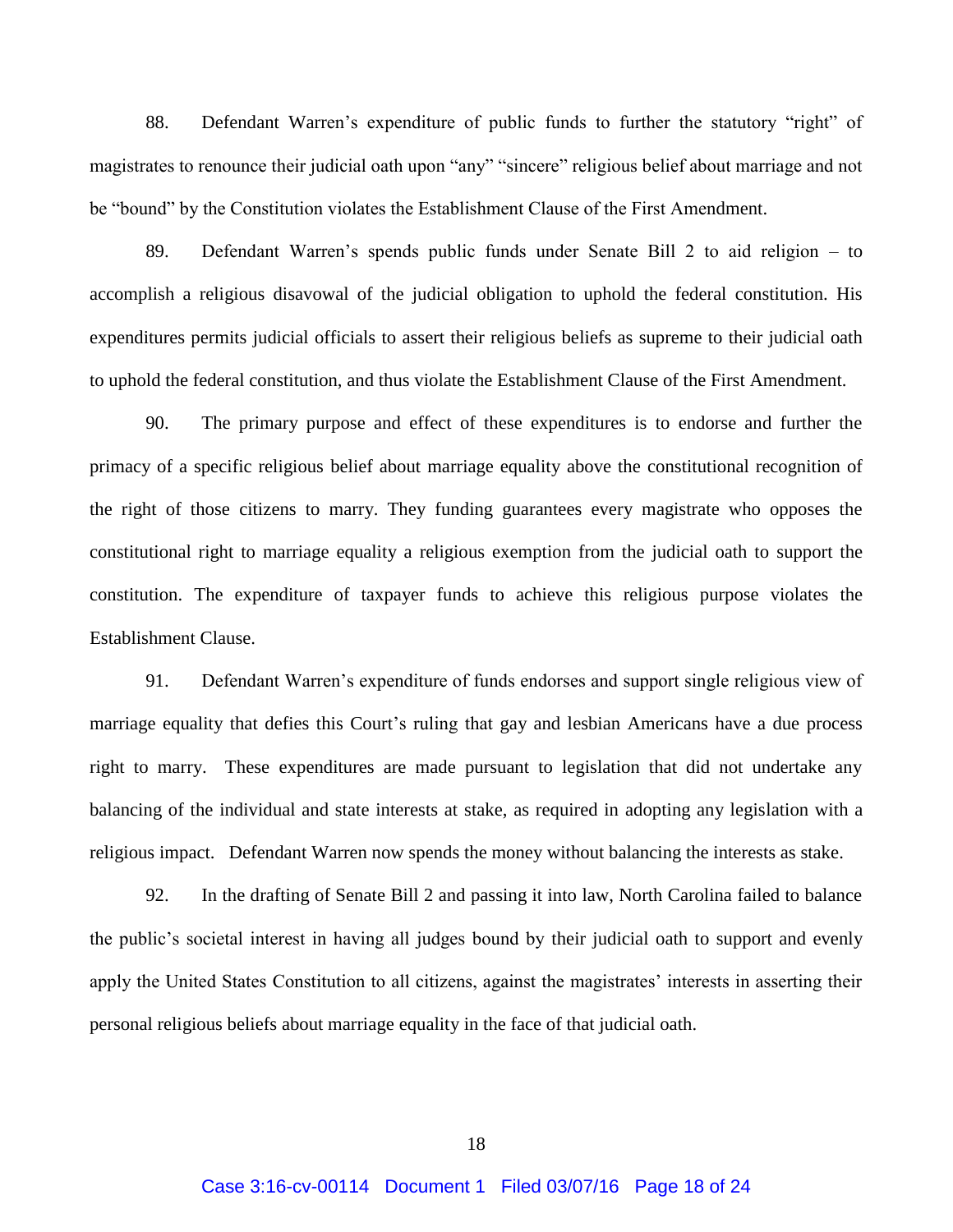93. From the face of the legislation, North Carolina failed to undertake this required balancing of interests, rendering Senate Bill 2 constitutionally infirm. That also makes Defendant Warren's spending of the money unconstitutional.

94. Further, this legislation does not have a legitimate secular purpose.

95. The legislation's sole purpose is to advance a specific religious belief about marriage equality. That also makes Defendant Warren's spending of the money unconstitutional.

96. Moreover, Senate Bill 2 entangles the state in religious affairs, because it establishes a sincerity test for a magistrate's religious-based recusal from the duty to perform marriages. That also makes Defendant Warren's spending of the money unconstitutional.

97. Finally, the spending by Defendant Warren under Senate Bill 2 harms third parties because it compromises, impairs, and violates the constitutional integrity of the judicial system to the detriment of the citizens of North Carolina by protecting the employment of magistrates unwilling to recognize and protect the constitutional rights of a segment of the public: gay and lesbian citizens of McDowell County and every other county in the state. Defendant Warren recognizes this threat to the integrity of the judicial system but still spends the funds.

98. Under Senate Bill 2, the actions of the two magistrates who refused to conduct an interracial marriage for Carol Ann and Thomas Person on religious grounds, later found by a federal court to violate the Fourteenth Amendment, is sanctioned and protected conduct. Defendant Warren recognizes that fact but still expends the funds.

99. Plaintiffs seek and are entitled to a declaration that the spending of taxpayer funds by Defendant Warren to further Senate Bill 2 violates the First Amendment, and to an Order enjoining any further spending and enjoining the laws contained in the legislation.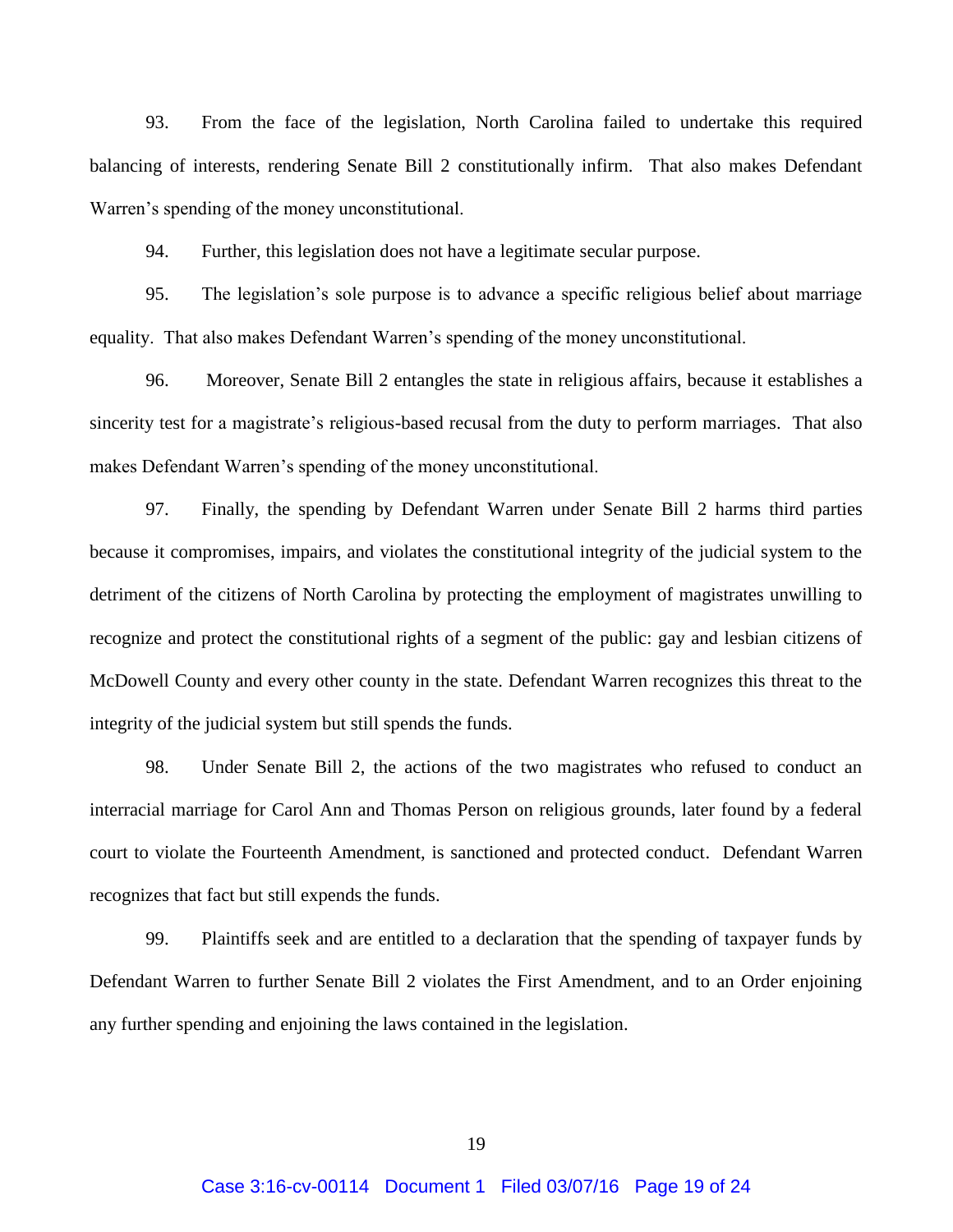100. Plaintiffs also seek and are entitled to costs and attorneys' fees under 42 U.S.C. § 1988 and *Hutto v. Finney,* 437 U.S. 678 (1978).

# **CLAIM II Fourteenth Amendment – Equal Protection Violation (Plaintiffs Ansley, McGaughey, Penn, and Goodman)**

101. All prior paragraphs are incorporated by reference.

102. Plaintiffs bring this claim pursuant to 42 U.S.C. § 1983 to challenge Defendant Warren's actions, taken under color of state law, that violate the Fourteenth Amendment to the U.S. Constitution, which applies to the State of North Carolina.

103. Defendant Warren's actions to support the provisions of Senate Bill 2 through his department, including the expenditure of funds, violates the Equal Protection Clause of the Fourteenth Amendment to the United States Constitution, as it applies to Plaintiffs Ansley, McGaughey, Penn, Goodman, and all other gay and lesbian citizens of North Carolina.

104. Gay or lesbian citizens like Plaintiffs Ansley, McGaughey, Penn, and Goodman are exposed to the real, immediate, and substantial risk of discrimination in the enumerated civil or criminal proceedings before magistrates who believe as a matter of publicly sanctioned religious creed that gay and lesbian Americans are not entitled to the full rights of other citizens. Through his actions and efforts, Defendant Warren deliberately compromises, impairs, and violates the constitutional integrity of the judicial system that *must* provide equal protection of the law to gay and lesbian citizens in McDowell County and throughout North Carolina.

105. Gay and lesbian citizens in any other county where a magistrate has been recused from performing marriages under Senate Bill 2 must endure this same risk of appearing before a magistrate judge who believes they are not full citizens as a matter of state sanctioned religious belief.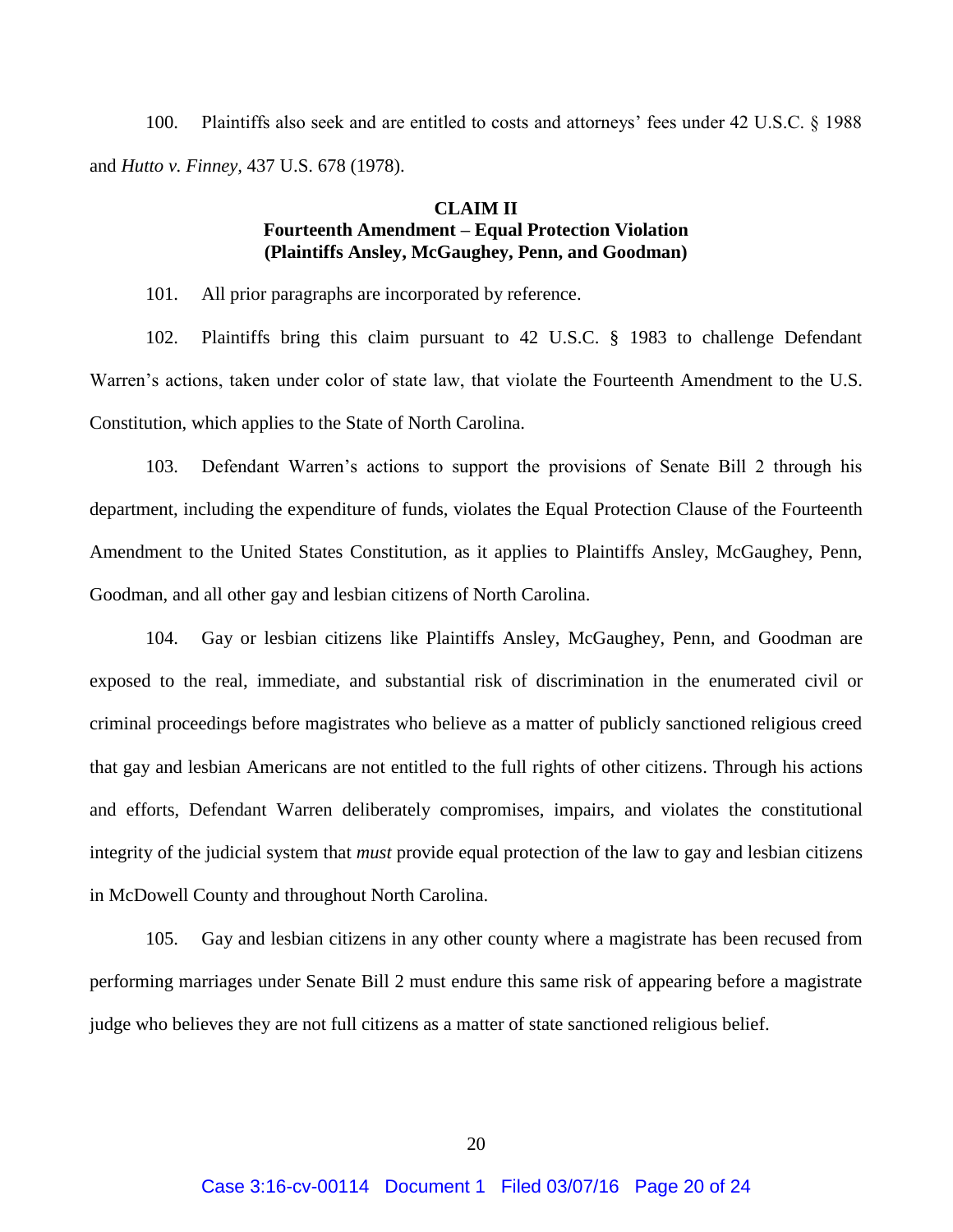106. Specifically, Plaintiffs Penn and Goodman are deprived of the opportunity to have their secular marriage ceremony solemnized by a duly appointed magistrate untainted by the stigma of animus arising from the recusal of magistrates in Swain County.

107. At its bottom, the actions of Defendant Warren taken under Senate Bill 2 single out gay and lesbian couples, and reject with animus the fundamental and equal right to the dignity of marriage afforded for gay and lesbian citizens protected under the Fourteenth Amendment, as held by this Court, the Fourth Circuit and in *Obergefell v. Hodges*, 576 U.S. \_\_\_, 135 S. Ct. 2584 (2015). Defendant Warren's actions in administering the terms of Senate Bill 2 protect and support magistrates who deny gay and lesbian citizens equal treatment under the law, including Plaintiffs Ansley, McGaughey, Penn, and Goodman.

108. Plaintiffs seek and are entitled to a declaration that Defendant Warren's actions to further Senate Bill 2's state-sanctioned recusal of oath-objecting magistrates from performing marriages of gay and lesbian citizens violates the Equal Protection Clause of the Fourteenth Amendment to the United States Constitution, and to an Order enjoining Warren from taking further actions to in support of the goals of this legislation.

109. Plaintiffs seek and are entitled to costs and attorneys' fees on Claim II under 42 U.S.C. § 1988 under *Hutto v. Finney,* 437 U.S. 678 (1978).

## **CLAIM III Fourteenth Amendment – Due Process Violation (Plaintiffs Ansley, McGaughey, Penn, and Goodman)**

110. All prior paragraphs are incorporated by reference.

111. Plaintiffs bring this claim pursuant to 42 U.S.C. § 1983 to challenge Defendant Warren's actions, taken under color of state law, that violate the Fourteenth Amendment to the U.S. Constitution, which applies to the State of North Carolina.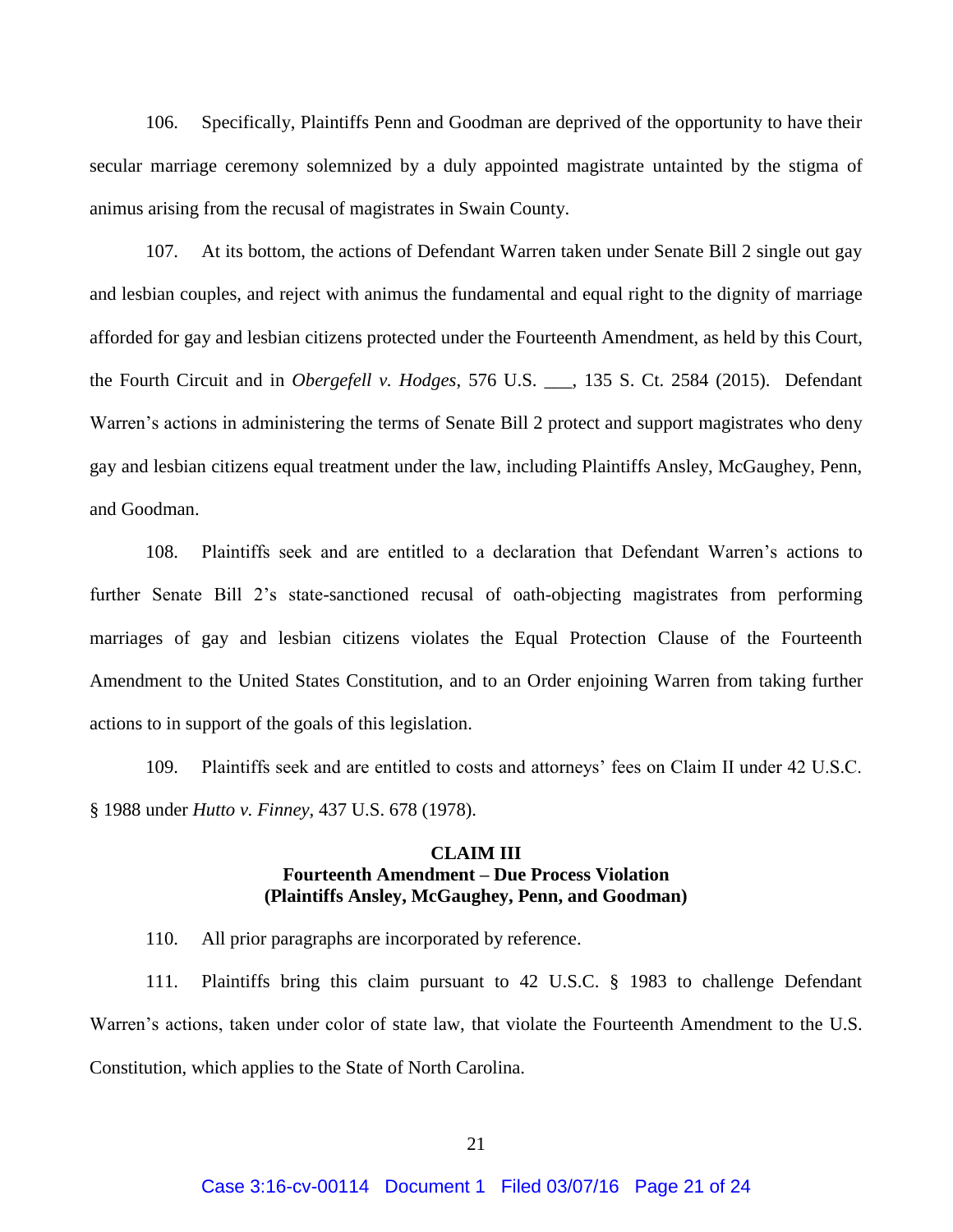112. Warren's actions in furtherance of the goals of Senate Bill 2 violate the Due Process Clause of the Fourteenth Amendment to the United States Constitution and thus the rights of Plaintiffs Ansley, McGaughey, Penn, and Goodman and all other gay and lesbian citizens of North Carolina.

113. Warren's actions in furtherance of the goals of Senate Bill 2 Senate Bill 2 compromises, impairs, and violates the constitutional integrity of the judicial system. Although North Carolina Magistrates are judicial officers who are often a citizen's first contact with the judicial system and who are charged with protecting the constitutional rights of those who appear before them, gay or lesbian citizens, like Plaintiffs Ansley, McGaughey, Penn, and Goodman, will lose these protections and be exposed to the real, immediate, and substantial risk of discrimination in civil or criminal proceedings before magistrates who believe as a matter of publicly sanctioned religious creed that gay and lesbian citizens are not entitled to the full rights of other citizens.

114. Gay and lesbian citizens in other counties where magistrates have recused themselves under Warren's actions, both in providing funds and administering the program, also must endure this same situation in derogation of their rights.

115. Because of Warren's actions in furtherance of the goals Senate Bill 2, gay and lesbian citizens across the State of North Carolina must appear before judicial officials who are empowered and supported by Warren to adjudicate matters of significant importance while denying and defying the full constitutional rights of gay and lesbian citizens.

116. Therefore, Warren's actions in furtherance of the goals of Senate Bill 2, deliberately compromises, impairs, and violates the constitutional integrity of the judicial system that must guarantee Due Process of the law to gay and lesbian citizens in McDowell County.

117. Accordingly, Warren's actions in furtherance of the goals of Senate Bill 2 denies gay and lesbian citizens their fundamental right to access government services.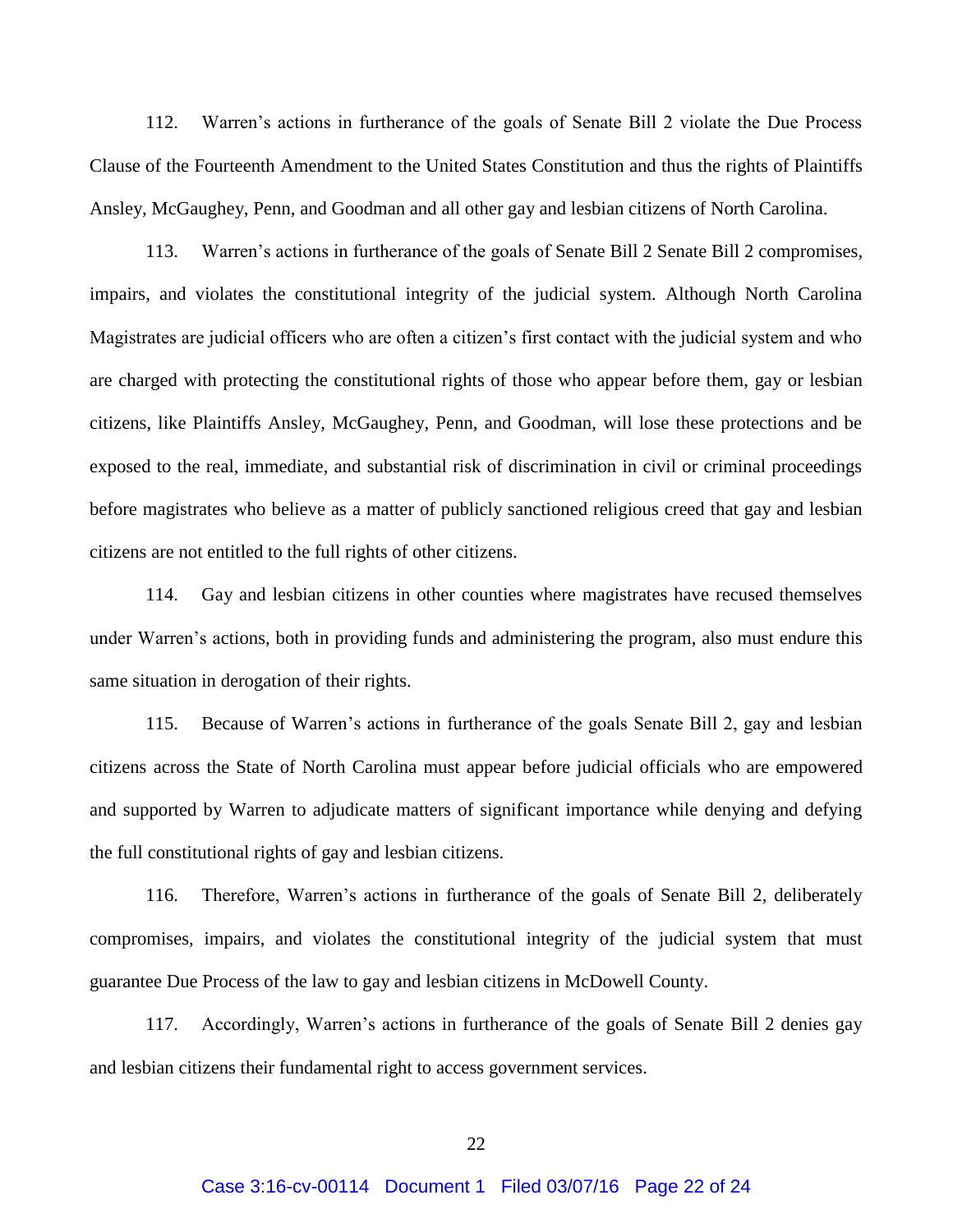118. At its bottom, Warren's actions in furtherance of the goals of Senate Bill 2 single out gay and lesbian North Carolinians, reject with animus the substantive due process rights of gay and lesbian citizens to the dignity of marriage as protected under the Fourteenth Amendment by the U.S. Supreme Court in *Obergefell v. Hodges*, 576 U.S. \_\_\_, 135 S. Ct. 2584 (2015), and protect and support magistrates who deny and defy the constitutional right of gay and lesbian citizens to equal treatment under the law.

119. Plaintiffs seek and are entitled to costs and attorneys' fees on Claim III under 42 U.S.C. § 1988 under *Hutto v. Finney,* 437 U.S. 678 (1978).

#### **PRAYER FOR RELIEF**

WHEREFORE, upon consideration of this matter, Plaintiffs pray for the following relief from the Court:

1. A Declaration that Defendant Warren's spending in furtherance of the goals Senate Bill 2 violates Article VI of the U.S. Constitution and the First Amendment, as applied to North Carolina under the Fourteenth Amendment;

2. A Declaration that Defendant Warren cannot support and protect magistrates who disavow the required Article VI judicial oath and duties on religious grounds;

3. A Declaration that Defendant Warren's use of public funds to advance a specific religious view of marriage equality is unconstitutional;

4. A Declaration that Defendant Warren's actions in furtherance of Senate Bill 2 violates the Due Process and Equal Protection Clauses under the Fourteenth Amendment;

5. An Order enjoining Defendant Warren's from further actions to implement Senate Bill 2, including the expenditure of public funds and the provision of administrative support to renouncing magistrates;